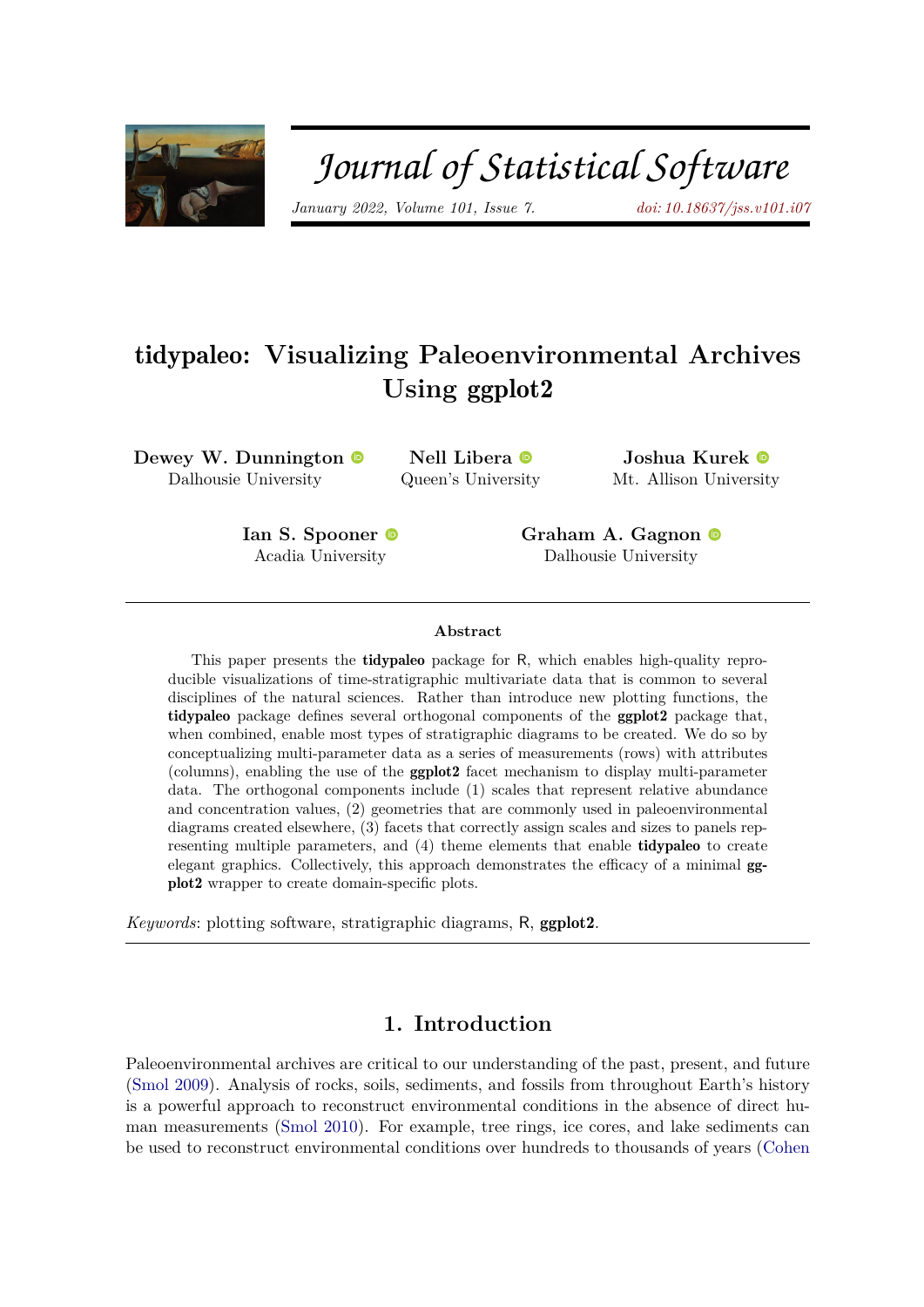[2003\)](#page-17-0). Ocean sediments, loess deposits, and ancient soils can be used to reconstruct environmental conditions over hundreds to millions of years [\(Williams](#page-18-2) *et al.* [2018\)](#page-18-2). Collectively, paleoenvironmental archives are our link to the past and inform our predictions about the future environment.

Effective visualization of these complex, multivariate data matters. For example, researchers have used paleoenvironmental archives from previous periods of rapid warming to understand our current warming planet [\(Vincent and Cwynar](#page-18-3) [2016\)](#page-18-3). Aquatic scientists have used lake sediment archives to recognize that lakes acidified as a result of sulfur emissions from coal burning [\(Charles](#page-17-1) *et al.* [1990\)](#page-17-1). Environmental scientists have used records from lake and ocean sediments to confirm the source of potentially toxic pollutants [\(Dunnington](#page-17-2) *et al.* [2020\)](#page-17-2). These are data that directly inform policy, and lead to legislation [\(Smol](#page-18-0) [2009\)](#page-18-0); high-quality reproducible figures are critical if these data are to be understood and trusted.

tidypaleo is a package for R statistical software (R [Core Team](#page-18-4) [2021\)](#page-18-4) to create effective visualizations for paleoenvironmental data. These data have several characteristics that distinguish them from traditional time series data [\(Dunnington and Spooner](#page-17-3) [2018\)](#page-17-3):

- They are generally multi-proxy and multi-archive, in that evidence from multiple parameters (e.g., the relative abundance of dozens of taxa and/or geochemical measures) and multiple archives (e.g., two lake sediment cores from different locations) must be interpreted collectively.
- The connection between position in the archive (e.g., depth in the archive) and calendar age (e.g., AD 1900±15) is important and both must be communicated alongside parameter measurements.
- These archives tend to be oriented vertically (e.g., an ice core), and tend to be plotted vertically with parameter measurements on the *x*-axis and depth or time on the *y*-axis.

Because of the unique nature of paleoenvironmental data, constructing diagrams that are elegant, technically correct, and reproducible is challenging and often time-consuming. Whereas previous software packages for creating stratigraphic diagrams (e.g., C2, Tillia\*Graph, rioja, and analogue) use a graphical user interface or base R plotting approach [\(Grimm](#page-17-4) [2016;](#page-17-4) [Juggins](#page-17-5) [2011,](#page-17-5) [2020;](#page-17-6) [Simpson](#page-18-5) [2007\)](#page-18-5), in the tidypaleo package, we use the defaults and flexible interface of the ggplot2 package [\(Wickham](#page-18-6) [2016\)](#page-18-6) as a base on which effective paleoenvironmental diagrams can be built. Package **tidypaleo** [\(Dunnington](#page-17-7) [2022\)](#page-17-7) is available from the Comprehensive R Archive Network (CRAN) at <https://CRAN.R-project.org/package=tidypaleo>.

## **2. Example data**

In this paper, we use the kellys lake geochem and kellys lake cladocera data set, which contain geochemical measurements and microfossil zooplankton (Cladocera) counts from Kellys Lake, Nova Scotia, Canada, to demonstrate the features of the tidypaleo package  $(Figure 1-2)$  $(Figure 1-2)$ .

```
R> library("tidypaleo")
R> data("kellys_lake_geochem", package = "tidypaleo")
R> data("kellys_lake_cladocera", package = "tidypaleo")
```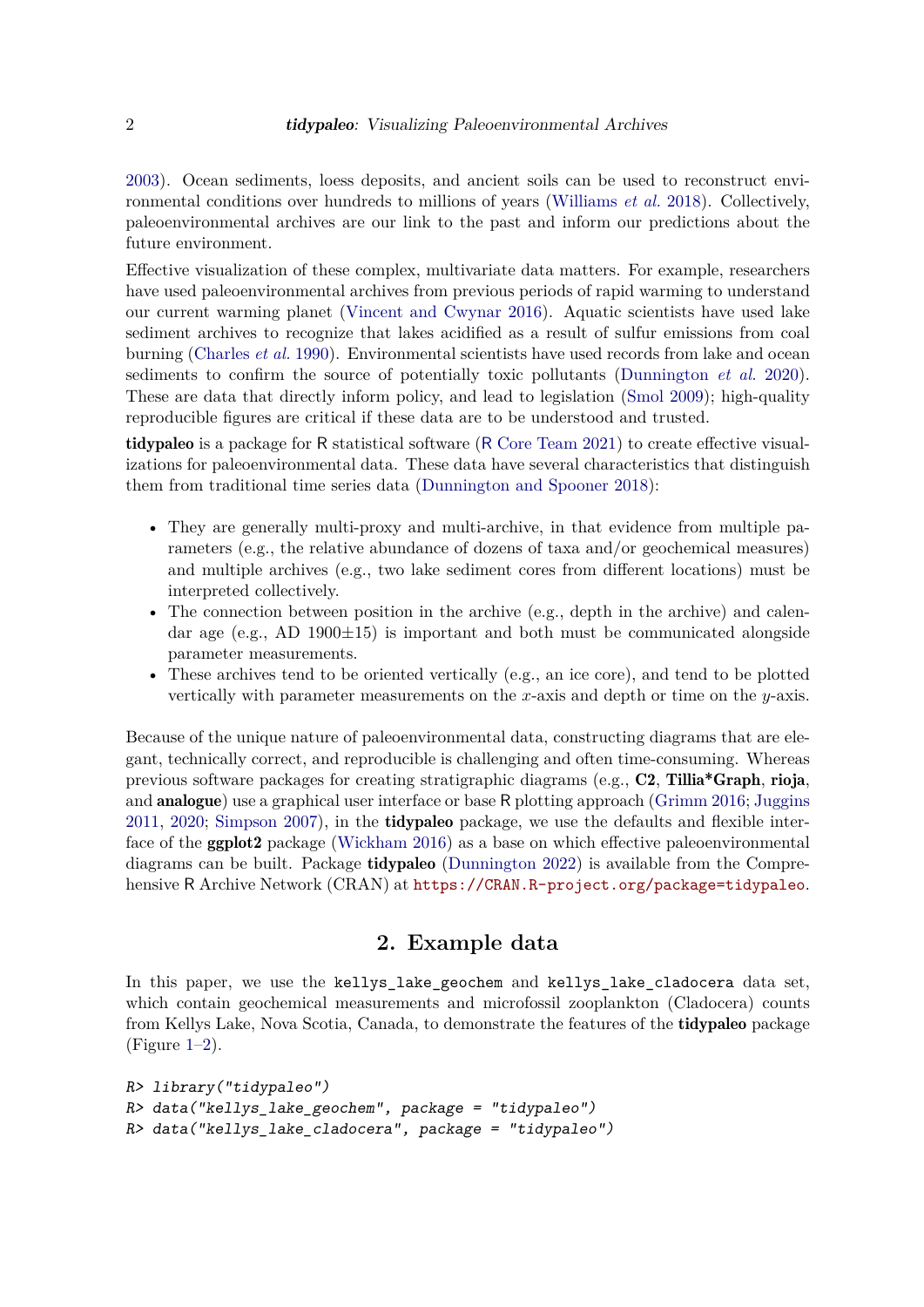

<span id="page-2-0"></span>Figure 1: Geochemical measurements from Kellys Lake, Nova Scotia, Canada.



<span id="page-2-1"></span>Figure 2: Microfossil zooplankton (Cladocera) relative abundances from Kellys Lake, Nova Socita, Canada.

R> kellys\_geochem\_plot <- ggplot(kellys\_lake\_geochem,

+  $\text{aes}(x = \text{value}, y = \text{depth})$  +

```
+ geom_lineh() +
```
+ geom\_point() +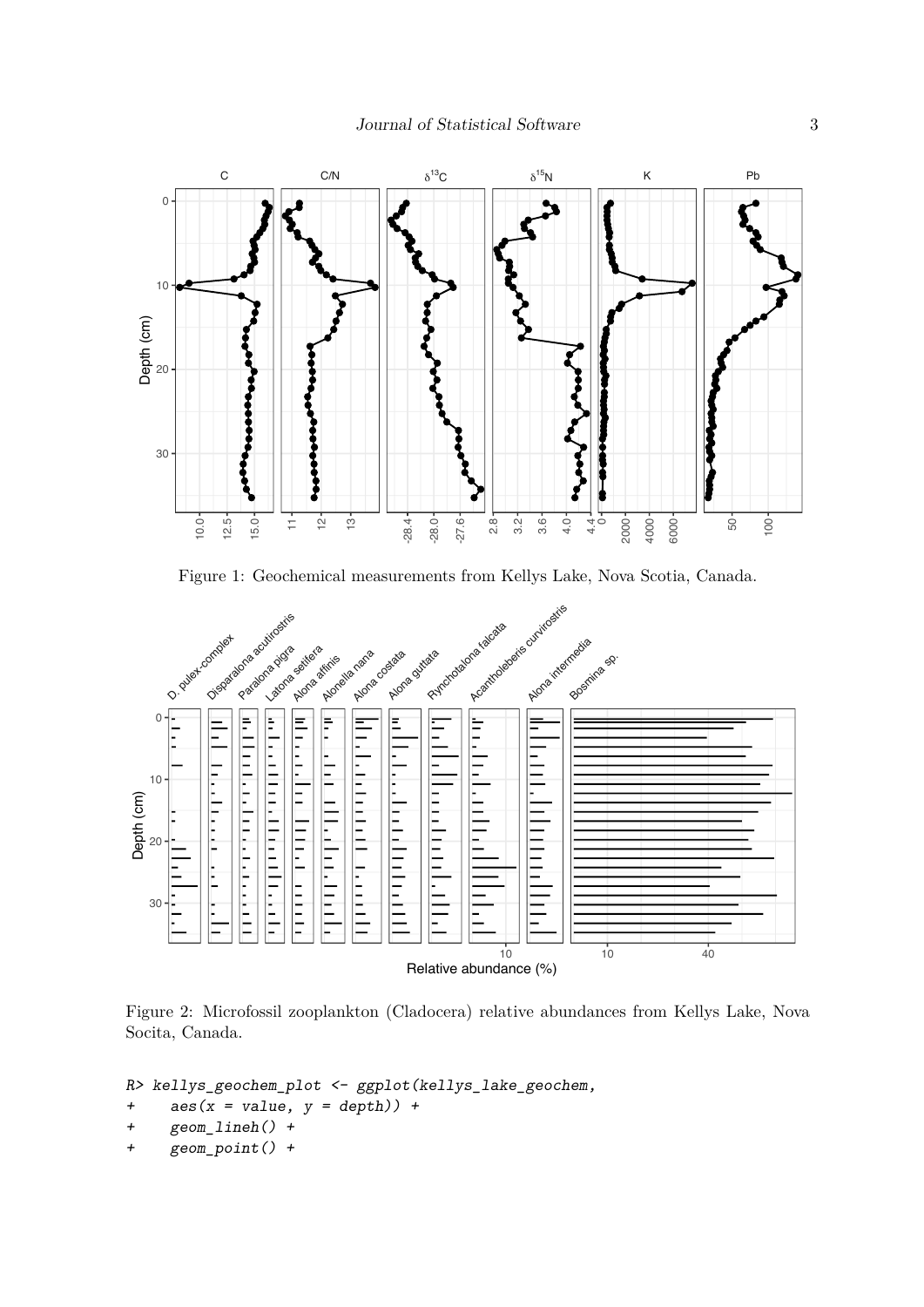```
+ scale_y_reverse() +
+ facet_geochem_gridh(vars(param)) +
+ labs(y = "Depth (cm)", x = NULL)
R> kellys_geochem_plot
R> kellys_abund_plot <- ggplot(kellys_lake_cladocera,
+ \cos(x = rel\_abund, y = depth) +
+ geom_col_segsh() +
+ scale_y_reverse() +
     factor abundanceh(vars(taxon)) +
+ \text{labs}(y) = \text{''Depth}(cm)^{\prime\prime}R> kellys_abund_plot
```
# **3. Design and implementation**

Like **ggplot2**, the **tidypaleo** package provides a number of reusable components that can be combined in flexible and powerful ways to communicate a wide variety of data types. Here, we use the structure laid out by [Wilkinson](#page-18-7) [\(2005\)](#page-18-7) when describing the *Grammar of Graphics*.

#### **3.1. Data**

Essential to tidypaleo is a tabular data structure composed of one row per measurement. Columns contain information about each measurement, including common dimensions (for example depth, age, core identifier, and parameter measured), and values specific to each measurement (e.g., measured values, units, and errors). This form of data provides an opportunity for measurement-level details to be retained that is not possible with a more traditional "tidy" format [\(Wickham](#page-18-8) [2014;](#page-18-8) [Dunnington and Spooner](#page-17-3) [2018\)](#page-17-3), where columns are mix of common dimensions and which parameter was measured, rows represent individual sediment samples, and cells can only represent a single value. Data with measurements as rows and attributes as columns (e.g., core identifier and parameter name) allows a natural use of the ggplot2 grouping and facet mechanisms to plot multiple parameters and locations. Importantly, this also supports communication of error, since value error is another column in the data structure. The kellys\_lake\_geochem data set used in Figure [1](#page-2-0) is shown below.

R> kellys\_lake\_geochem

```
# A tibble: 305 x 9
```

|                                   |  |                       |  | location param depth age_ad value error error_type n_detect n                                                                       |              |                |
|-----------------------------------|--|-----------------------|--|-------------------------------------------------------------------------------------------------------------------------------------|--------------|----------------|
|                                   |  |                       |  | <chr> <chr> <dbl> <dbl> <dbl> <dbl> <dbl> <chr> <chr> <int> <int></int></int></chr></chr></dbl></dbl></dbl></dbl></dbl></chr></chr> |              |                |
|                                   |  |                       |  | 1 KLY17-2 C 0.25 2017. 16.0 NA sd 1                                                                                                 |              | -1             |
|                                   |  |                       |  | 2 KLY17-2 C 0.75 2016. 16.4 NA sd 1                                                                                                 |              | $\overline{1}$ |
| 3 KLY17-2 C 1.25 2015. 16.2 NA sd |  |                       |  |                                                                                                                                     |              | $\overline{1}$ |
| 4 KLY17-2 C 1.75 2014. 16.1 NA sd |  |                       |  |                                                                                                                                     | $\mathbf{1}$ | $\overline{1}$ |
| 5 KLY17-2 C                       |  | 2.25 2013. 15.9 NA sd |  |                                                                                                                                     | $1 \quad$    | $\overline{1}$ |
| 6 KLY17-2 C 2.75 2011. 15.9 NA sd |  |                       |  |                                                                                                                                     | 1            | $\overline{1}$ |
| 7 KLY17-2 C 3.25 2009. 15.8 NA sd |  |                       |  |                                                                                                                                     | $\mathbf{1}$ | $\overline{1}$ |
| 8 KLY17-2 C 3.75 2007. 15.5 NA sd |  |                       |  |                                                                                                                                     | $1 \quad$    | $\mathbf{1}$   |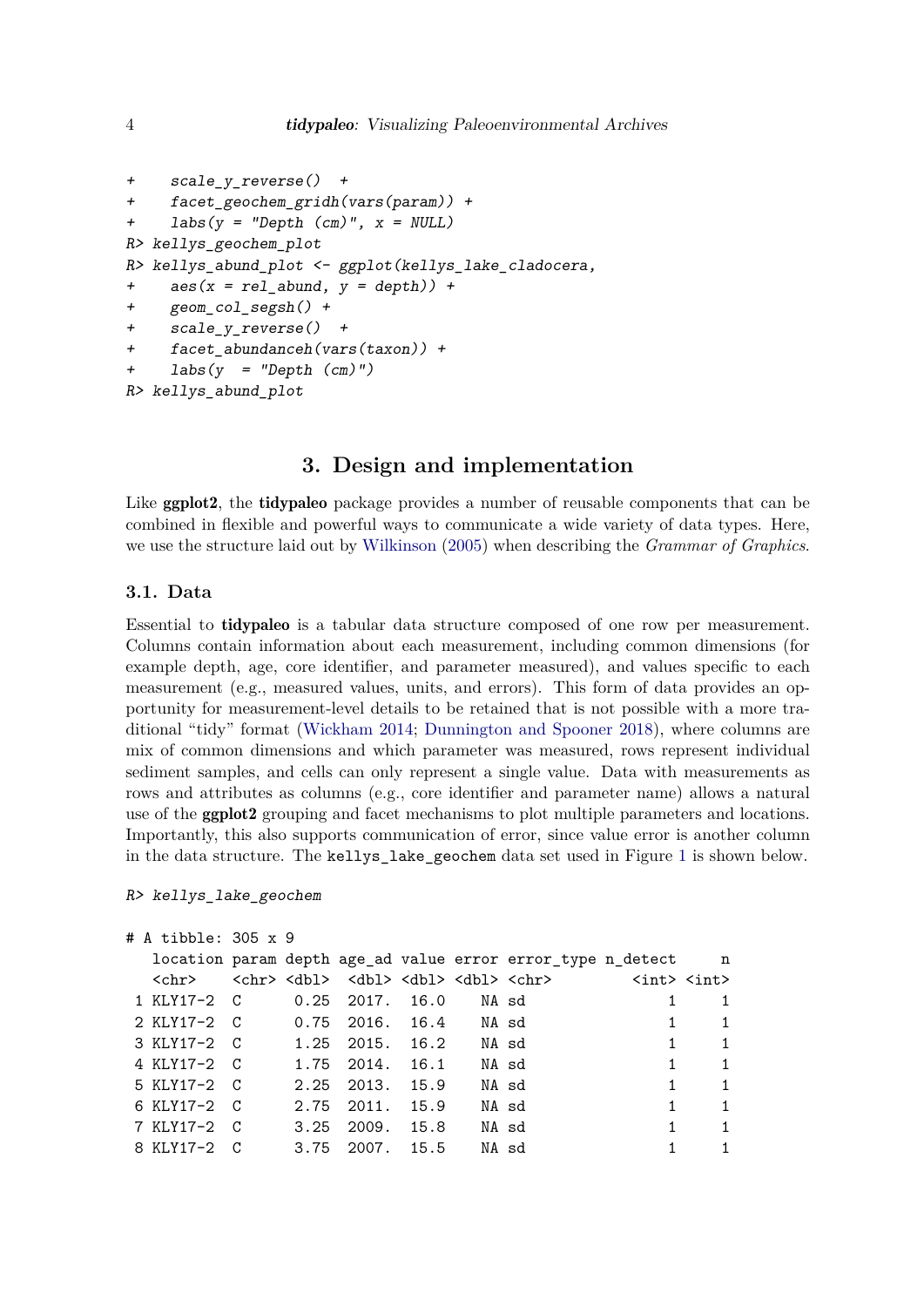|  | 9 KLY17-2 C 4.25 2005. 15.2 NA sd  |  |                                         | 1 1 |  |
|--|------------------------------------|--|-----------------------------------------|-----|--|
|  | 10 KLY17-2 C 4.75 2003. 14.9 NA sd |  | $\begin{array}{cccc} 1 & 1 \end{array}$ |     |  |
|  | #  with 295 more rows              |  |                                         |     |  |

Most data are not provided to or entered by paleoenvironmental researchers in this format. A more common storage/data entry format is a spreadsheet with one row per sample and one column per geochemical parameter and/or taxon. For geochemical data, paired columns are required to store error and/or detection limits for each measurement [\(Dunnington and](#page-17-3) [Spooner](#page-17-3) [2018\)](#page-17-3). To read and convert a spreadsheet to the form required by **tidypaleo**, one can use the readxl and tidyr packages [\(Wickham and Bryan](#page-18-9) [2019;](#page-18-9) [Wickham](#page-18-10) [2021\)](#page-18-10). In particular, the pivot\_longer() function from the tidyr package converts the table from a form where each row represents a sample to one where each row represents a measurement. Because the table contains error information in addition to measurement values for each parameter, two pivot operations are needed with a join to ensure that error information is available in the final table.

```
R> kellys_lake_geochem_wide <- readxl::read_excel("kellys_lake_geochem.xlsx")
R> kellys_lake_geochem_error <- kellys_lake_geochem_wide %>%
+ select(location, depth, ends_with("_sd")) %>%
+ pivot_longer(-c(location, depth), names_to = "param",
+ values to = "error") \frac{9}{2}+ mutate(param = str_remove(param, "_sd"))
R> kellys_lake_geochem_long <- kellys_lake_geochem_wide \frac{8}{8}+ select(-ends_with("sd")) %>%
    pivot\_longer(-c(location, depth, age\_ad), names_to = "param",+ values to = "value") \frac{9}{2}+ filter(!is.na(value)) %>%
+ left join(kellys lake geochem error,
+ by = c("location", "depth", "param"))
```
Another format used primarily to enter bioindicator data is a spreadsheet with one row per taxon and one column per sample. Converting this form of data to one where each row represents a measurement requires an extra step to separate the location, start depth, and end depth, several of which may be encoded in the column names.

```
R> kellys_lake_cladocera_wide <- readxl::read_excel(
+ "kellys_lake_cladocera.xlsx")
R> kellys lake cladocera long <- kellys lake cladocera wide \frac{9}{6}>%
+ pivot_longer(-taxon, names_to = "sample_id", values_to = "count") %>%
+ separate(sample_id, into = c("location", "depth"), sep = " ") %>%
    separate(depth, into = c('depth\_start", 'depth\_end"),+ sep = "-", convert = TRUE) %>\%+ mutate(depth_mid = (depth_start + depth_end) / 2) %>%
+ select(location, starts_with("depth"), taxon, count)
```
A final step that warrants example is the conversion from counts to relative abundance when preparing bioindicator data for visualization and analysis in **tidypaleo**. When each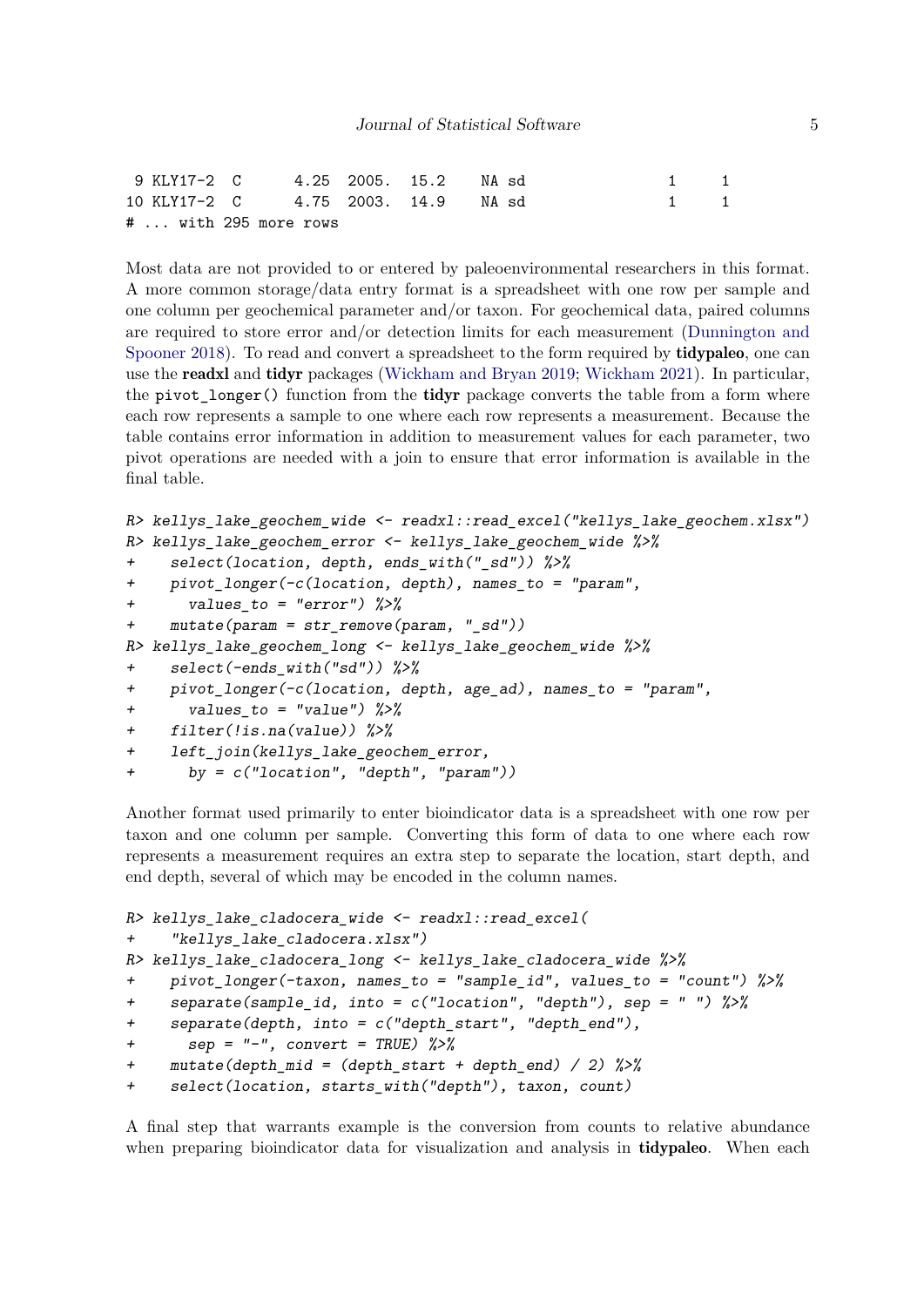row represents a measurement, this can be accomplished using  $dp\text{lyr}:$ group by() and dplyr::mutate().

```
R> kellys lake cladocera long %>%
+ group by(location, depth mid) %>%
+ mutate(relative_abundance = count / sum(count) * 100) %>%
+ ungroup()
```

| # A tibble: 875 x 7 |                       |              |                         |             |                                                                        |
|---------------------|-----------------------|--------------|-------------------------|-------------|------------------------------------------------------------------------|
|                     |                       |              |                         |             | location depth_start depth_end depth_mid taxon count relative_abundan~ |
| $<$ chr $>$         | db1                   | db1>         | <dbl> <chr></chr></dbl> | $<$ dbl $>$ | $<$ dbl $>$                                                            |
| 1 KLY17-2           | 0                     | 0.5          | $0.25$ Bosmina~         | 61          | 59.2                                                                   |
| 2 KLY17-2           | 0.5                   | $\mathbf{1}$ | $0.75$ Bosmina~         | 63          | 51.2                                                                   |
| 3 KLY17-2           | 1.5                   | 2            | 1.75 Bosmina $\sim$     | 39          | 47.6                                                                   |
| 4 KLY17-2           | 3                     | 3.5          | $3.25$ Bosmina $\sim$   | 36          | 39.6                                                                   |
| 5 KLY17-2           | 4.5                   | 5            | $4.75$ Bosmina $\sim$   | 44          | 53.0                                                                   |
| 6 KLY17-2           | 6                     | 6.5          | $6.25$ Bosmina~         | 45          | 51.1                                                                   |
| 7 KLY17-2           | 7.5                   | 8            | 7.75 Bosmina~           | 55          | 59.1                                                                   |
| 8 KLY17-2           | 9                     | 9.5          | $9.25$ Bosmina~         | 61          | 58.1                                                                   |
| 9 KLY17-2           | 10.5                  | 11           | $10.8$ Bosmina~         | 61          | 55.5                                                                   |
| 10 KLY17-2          | 12                    | 12.5         | $12.2$ Bosmina~         | 63          | 64.9                                                                   |
|                     | #  with 865 more rows |              |                         |             |                                                                        |

#### <span id="page-5-0"></span>**3.2. Scales**

Paleoenvironmental data in a one row per measurement structure has several common data types that should be scaled differently when passed to ggplot2. Discrete variables such as location, parameter, and sample groupings, such as zones, are well-represented by the existing discrete scales in ggplot2. Continuous variables require special consideration, including archive position (typically depth), age, relative abundance, and concentration values.

Position in the archive (e.g., depth) and its age (e.g., year common era (CE) or years before present) are values that are related by a monotonic transformation. Whereas position in the archive is known to a high degree of precision, age values are typically estimated, and communicating uncertainty around this value is essential. In the tidypaleo package, the relationship between archive position, age, and age uncertainty is represented by an age depth  $model()$ . An age depth  $model()$  is constructed using previously estimated age and depth values, and provides various options for interpolating and extrapolating. Default interpolation and extrapolation provides a reasonable approximation for visualization, although ideally these values should be provided at a high enough resolution so that interpolation and extrapolation is minimal. Age-depth models can be passed to scale  $(x|y)$  depth age() and scale  $(x|y)$  age depth(), which use ggplot2's sec\_axis() framework to communicate both age and depth (Figure [3\)](#page-6-0). These scales also enforce the convention that time should be visualized from bottom to top when on the *y*-axis, and from left to right when on the *x*-axis.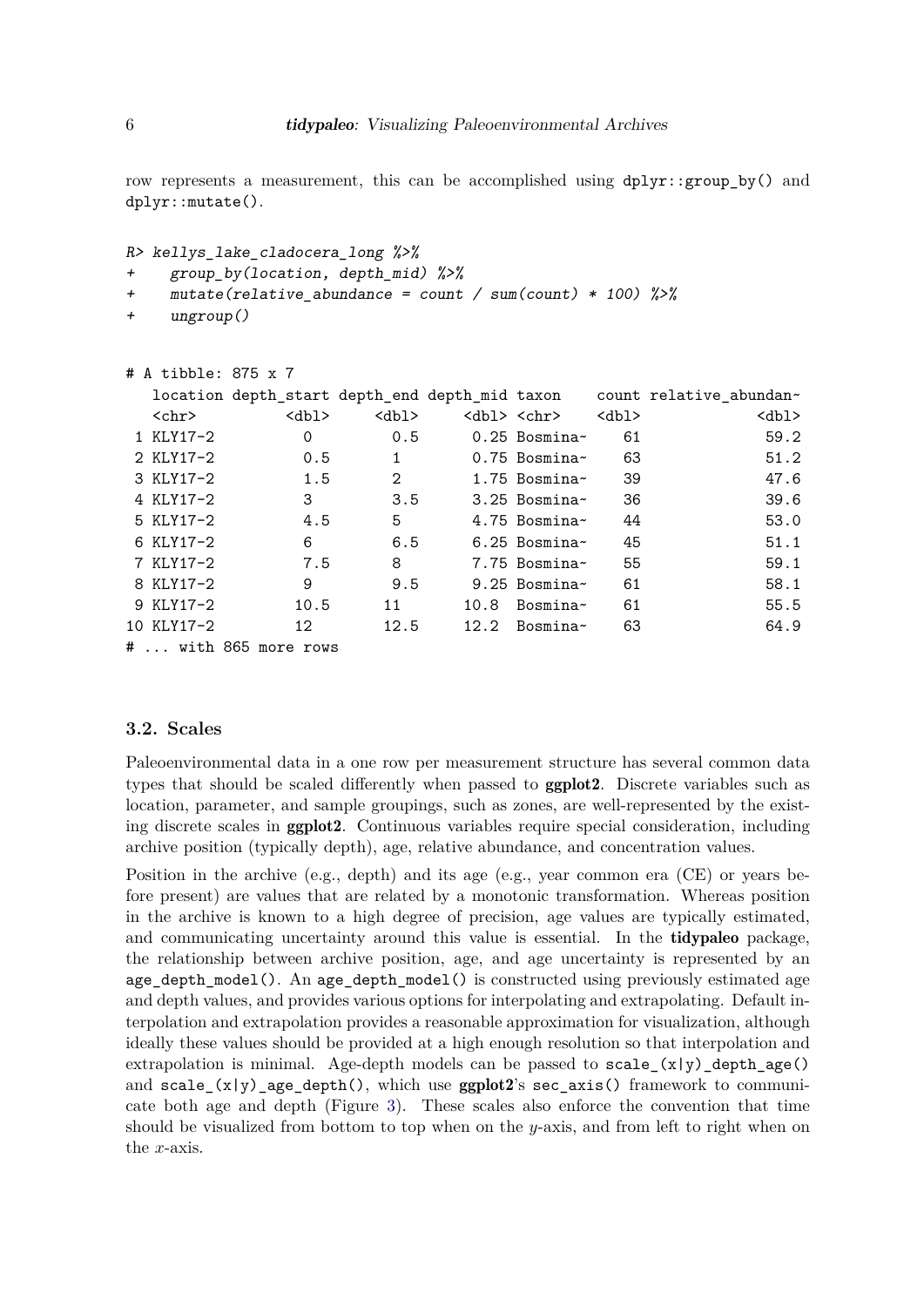

<span id="page-6-0"></span>Figure 3: Age-depth transformation and scales applied to a stratigraphic plot of geochemical measurements.

```
R> data("kellys_lake_ages", package = "tidypaleo")
R> kellys_adm <- age_depth_model(depth = kellys_lake_ages$depth,
+ age = kellys_lake_ages$age_ad)
R> kellys_geochem_plot +
     + scale_y_depth_age(kellys_adm, age_name = "Year CE")
```
Relative abundance of microfossils is a common type of value in paleoenvironmental diagrams. Relative abundance values are always zero or positive, and breaks should always occur at the same intervals on all panels. Because negative values are impossible, zero should always be the minimum limit. Expansion below zero can be misleading and tends to produce unnecessary space. Expansion above the maximum value should be a fixed amount (rather than the default 5%) to keep spacing between panels uniform. These defaults are encapsulated in the scale\_ $(x|y)$ \_abundance() scales, which wrap ggplot2::scale\_ $(x|y)$ \_continuous() to produce the optimal labels, limits, and expansion for relative abundance values.

Concentration values are also common in paleoenvironmental diagrams. Concentration values are theoretically always positive, although in practice values below detection or quantification limits are frequently (if incorrectly) encoded as zeroes. Concentration values are usually wellrepresented by the default continuous scale, which scales to the minimum and maximum of the data. Occasionally it is useful to convey the relative change in concentration between parameters, in which setting the bottom limit to zero (limits =  $c(0, NA)$ ) is appropriate. Similarly, log-scales are appropriate for some parameters (e.g., <sup>210</sup>Pb activities). Because the scale modifications required for concentration values are minimal, the **tidypaleo** package does not provide specific scales for concentration values.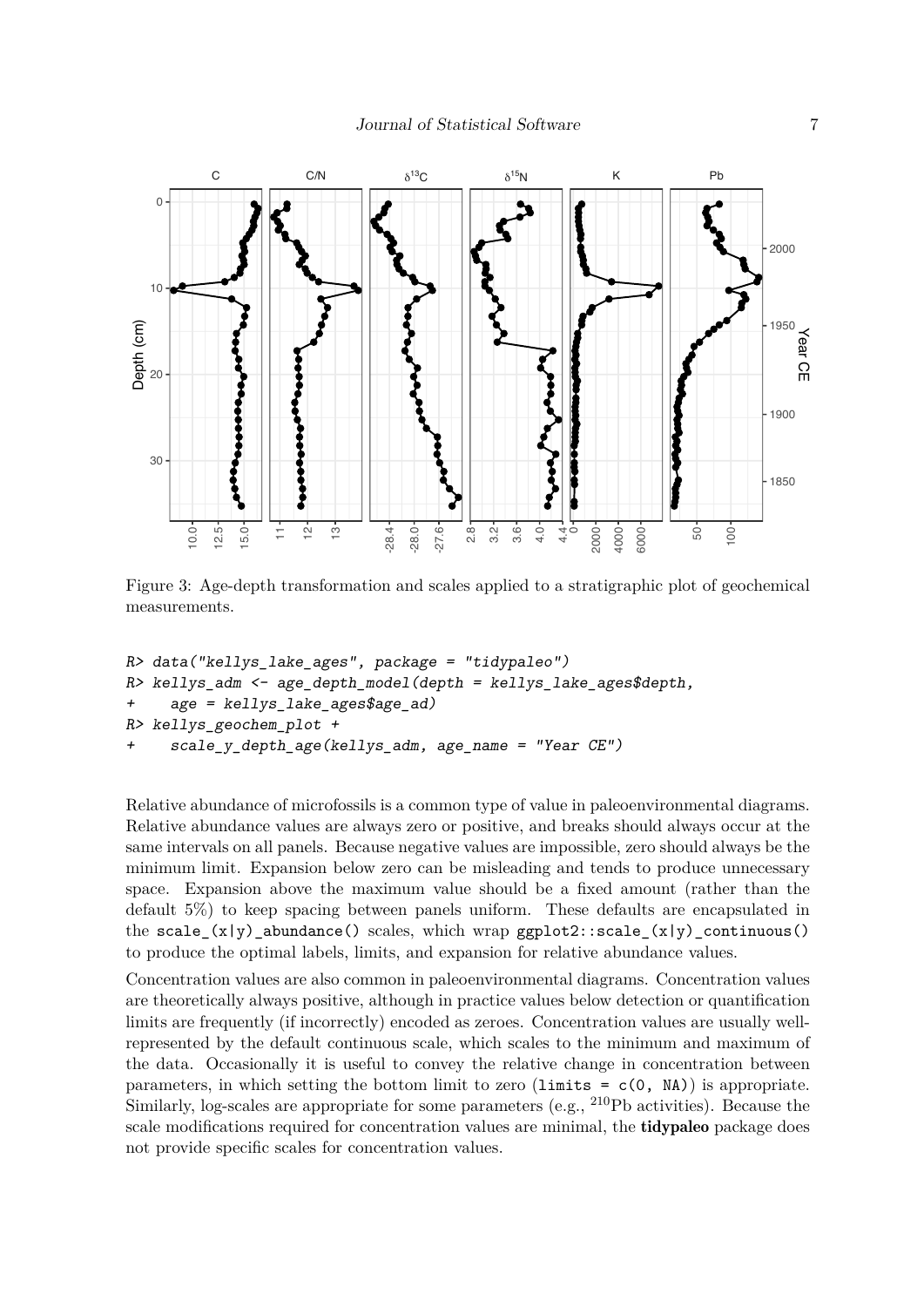

<span id="page-7-0"></span>Figure 4: Exaggerated line and area geometries for highlighting relative change of parameters with a large change in magnitude.

#### **3.3. Geometries**

Two common visual representations of relative abundance values are difficult to recreate using existing ggplot2 geometries. First, vertical or horizontal segments drawn from the *x*or *y*-axis to the relative abundance value are common and recommended for some types of data [\(Juggins and Telford](#page-17-8) [2012\)](#page-17-8). The tidypaleo package provides geom\_col\_segs() to create this type of visual representation. This geometry is implemented as a subclass of 'ggplot2::GeomSegment', and is parameterized identically to geom\_col(), geom\_area(), geom\_point(), and geom\_line().

Second, "exaggerations" are common to communicate low-magnitude variability when one or more large relative abundance values obscure this trend. From a Grammar of Graphics perspective, these "exaggerations" are statistics, as they modify the original data in such a way that existing graphical representations can be used to draw them [\(Wilkinson](#page-18-7) [2005\)](#page-18-7). In tidypaleo we implement exaggerations as subclassses of the existing 'ggplot2::Geom' classes, because implementing them as subclassess of 'ggplot2::Stat' results in the scales expanding to include all exaggerated values. The **tidypaleo** package provides geom point exaggerate(), geom\_line\_exaggerate(), and geom\_area\_exaggerate() to create this type of graphical representation (Figure [4\)](#page-7-0).

```
R> kellys_demo_base <- kellys_lake_cladocera %>%
```
+ filter(taxon == "Acantholeberis curvirostris") %>%

```
+ ggplot(aes(x = rel_abund, y = depth)) +
```

```
+ scale_y_reverse() +
```

```
+ facet_abundanceh(vars(taxon)) +
```

```
+ scale_x_abundance(breaks = waiver(),
```
- + expand = expansion(add =  $c(0, 1))$  +
- +  $\text{labs}(x = \text{''Rel. Abundance } (\%)$ ",  $y = \text{''Depth } (cm)$ ")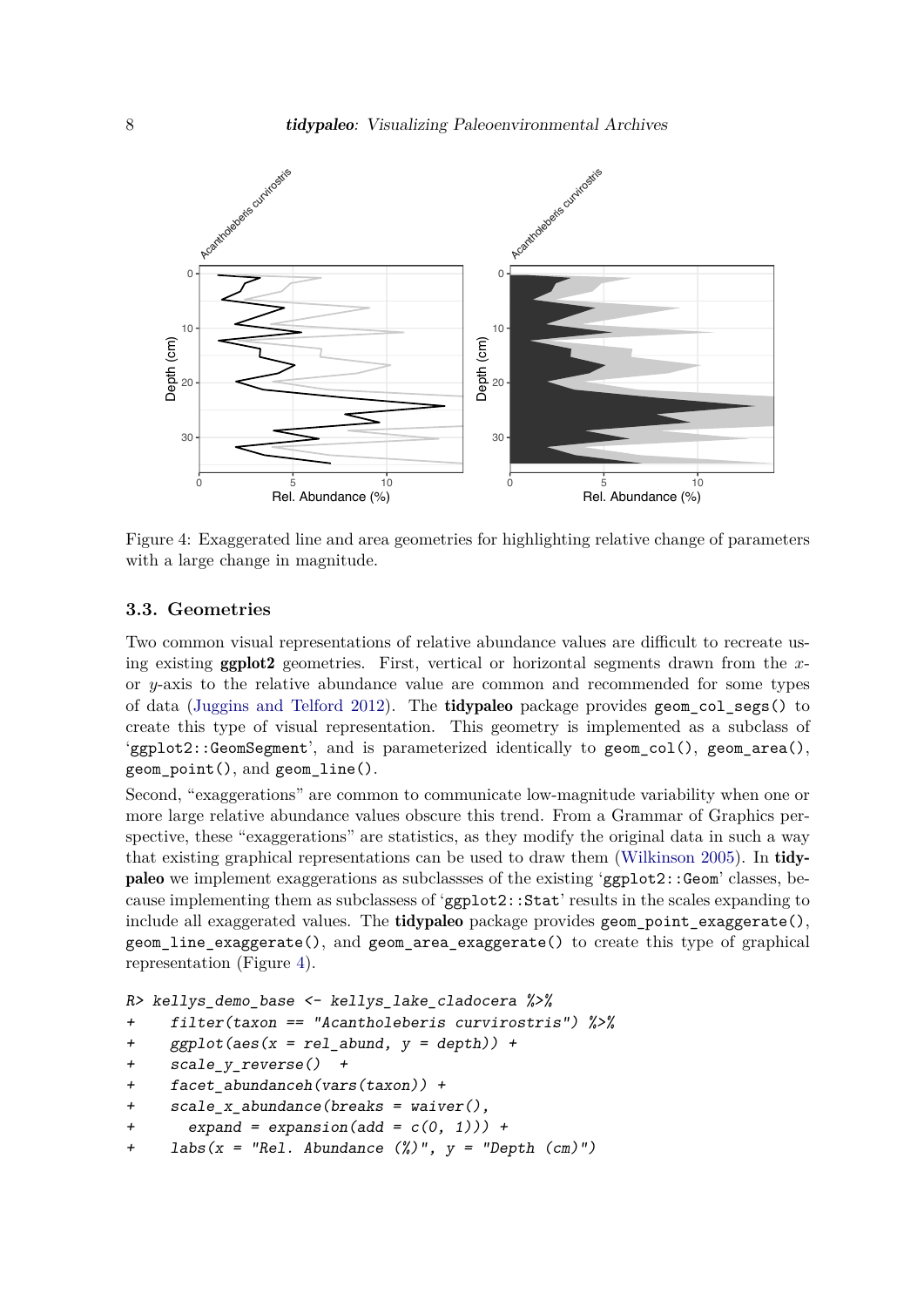

<span id="page-8-0"></span>Figure 5: Column segment, line, area, and combinations commonly used to represent relative abundance values on stratigraphic diagrams.

```
R> patchwork::wrap_plots(
```

```
+ kellys_demo_base +
```

```
+ geom_lineh() +
```

```
+ geom_lineh_exaggerate(exaggerate_x = 2, col = "grey80"),
```

```
+ kellys_demo_base +
```

```
geom\_areah\_exaggere(exaggera\_x = 2, fill = "grey80") +
```

```
+ geom_areah(),
```

```
+ nrow = 1)
```
In recent ggplot2 versions ( $> 3.3.0$ ), horizontal geometries such as geometrorbar(), geom col(), geom\_line(), geom\_smooth(), geom\_ribbon(), and geom\_area() can be oriented vertically using orientation = "y" (in previous versions of  $ggplot2$ , vertically-oriented diagrams were more challenging to create). The tidypaleo package provides geom\_errorbarh() geom\_colh(), geom\_col\_segsh(), geom\_lineh(), geom\_smoothh(), geom\_ribbonh(), and geom\_areah() to specifically handle vertically-oriented plots, some of which are re-exported from the ggplot2 and ggstance packages [\(Wickham](#page-18-6) [2016;](#page-18-6) [Henry, Wickham, and Chang](#page-17-9) [2020\)](#page-17-9). While these wrappers are minimal, they reflect that vertically-oriented plots are the most common type of paleoenvironmental diagram and make it easier to switch the orientation of a diagram if required (Figure [5\)](#page-8-0).

```
R> patchwork::wrap_plots(
+ kellys_demo_base + geom_col_segsh(),
    kellys_demo_base + geom_lineh(),
+ kellys_demo_base + geom_col_segsh() + geom_lineh(),
+ kellys_demo_base + geom_areah(),
+ nrow = 1)
```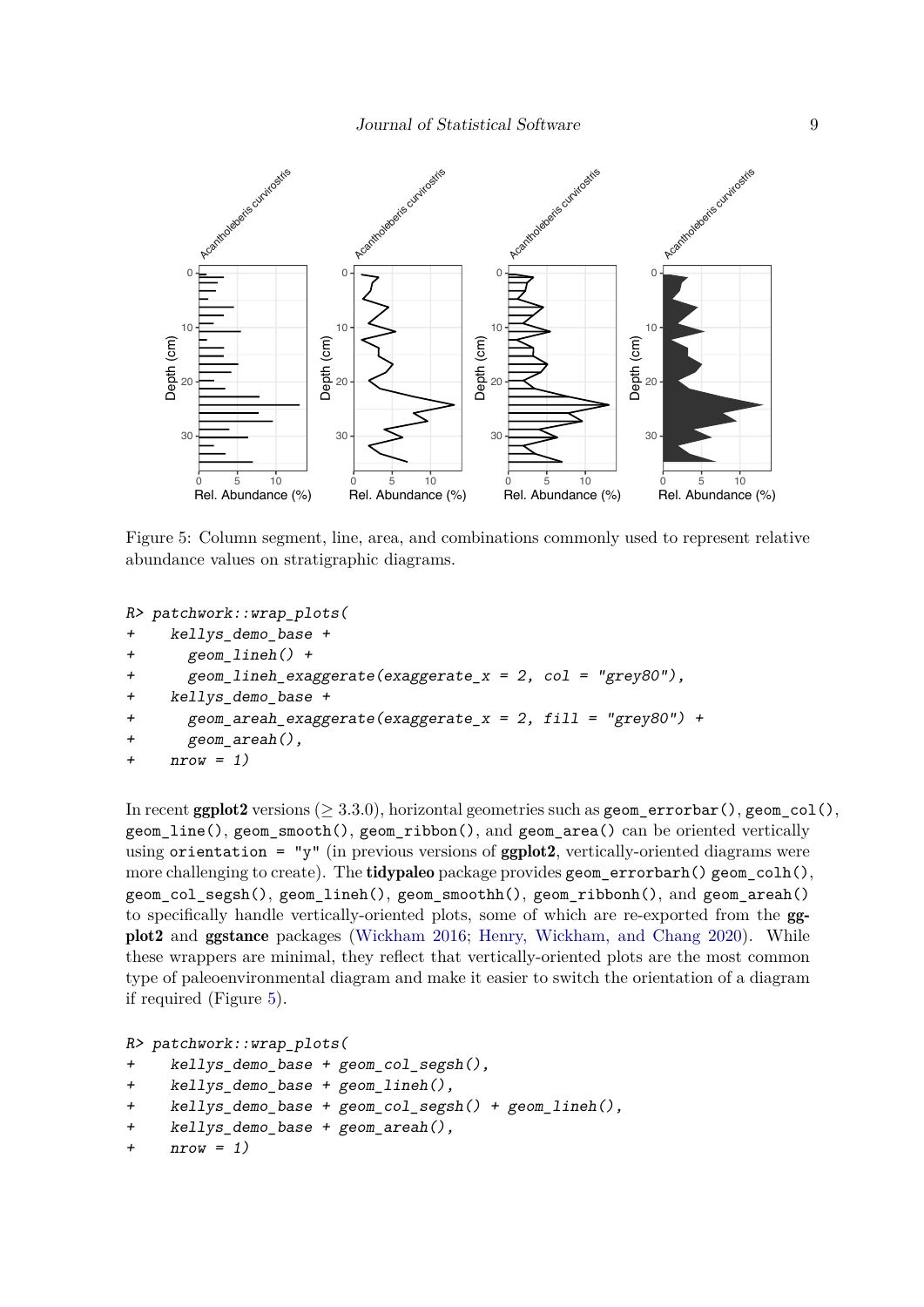

<span id="page-9-0"></span>Figure 6: Communicating error in a stratigraphic diagram using error bars.

Communicating error is important for geochemical data, age-depth models, and quantities calculated from bioindicator data such as the results of inference models. Communicating error in stratigraphic diagrams is infrequently discussed and we suspect that the complexity of adding error bars to multi-panel diagrams has contributed to their infrequent use. Geometries that communicate error (e.g., geom\_errorbar() and geom\_errorbarh()) are already included in ggplot2; however, the data structure used by tidypaleo is well-suited to using them with minimal effort (Figure [6\)](#page-9-0), particularly for those already familiar with adding error bars to diagrams created in ggplot2.

```
R> kellys_lake_geochem %>%
+ filter(depth <= 5, param %in% c("K", "Pb")) %>%
+ ggplot(aes(value, depth)) +
    + geom_lineh() +
    geom point() ++ geom_errorbarh(aes(xmin = value - error, xmax = value + error),
      height = 0.1) +
+ facet_geochem_wraph(vars(param)) +
+ scale_y_reverse() +
+ labs(y = "Depth (cm)", x = NULL)
```
#### **3.4. Facets**

In the Grammar of Graphics, facets are defined as displaying subsets of a data set in panels of the same graphic [\(Wilkinson](#page-18-7) [2005\)](#page-18-7). Using a data structure with one row per measurement, plotting multiple parameters on same plot using facets is a natural way to represent these data. In ggplot2, facets also coordinate the scales and labels for each panel. As noted in Section [3.2,](#page-5-0) different parameter types can have different scaling requirements. Furthermore, proper labeling of geochemical parameters and species names can be challenging. Facets are a useful way to solve these challenges for diagrams with a common data type. The tidypaleo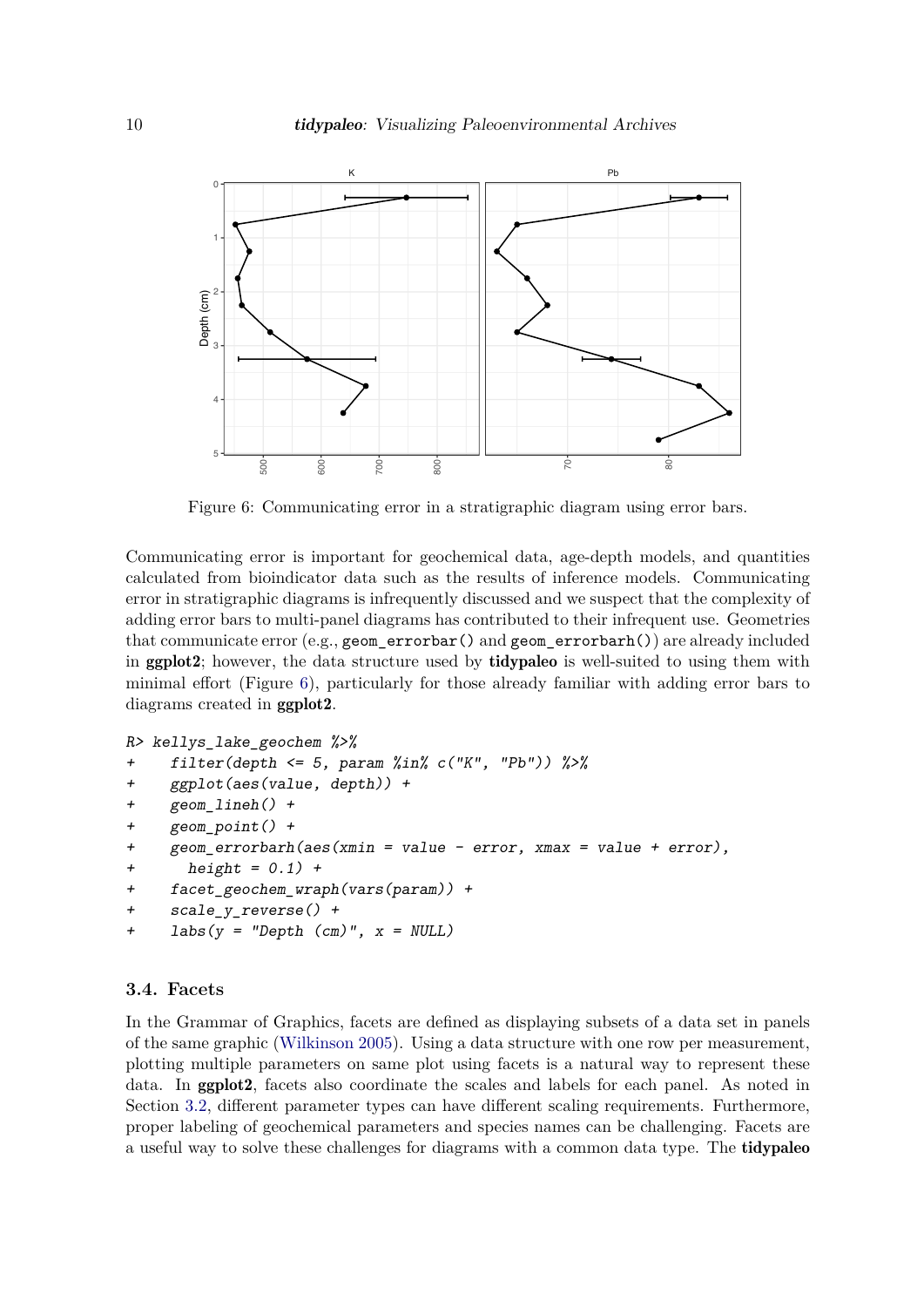

<span id="page-10-0"></span>Figure 7: Adding units to multi-parameter plots using the geochemistry labeller.

package provides facet types for two common cases: relative abundance data and geochemical data.

Facets for relative abundance data (facet\_abundance() and facet\_abundanceh()) wrap ggplot2::facet\_grid(), applying best-practice rules for the relationship between abundance scales. When plotted, relative abundance values on each panel should have the same weight (i.e., 5% on one panel should take up the same amount of space as 5% on another panel; space = "free\_x" or space = "free\_y"). Facet labels must have species names italicized for publication in most journals, but modifiers (e.g., strain III) must not be italicized. This constraint can be accommodated by setting the default labeller to a function that understands the form of most species input (label\_species()). Finally, facet labels are typically too long to fit horizontally above each panel and must be rotated to be legible. While rotating a facet label is possible using **ggplot2** theme modifications, eliminating the horizontal clip is not. Control over the clip parameter of the strip text is likely in a future **ggplot2** version, however packaging both as part of the facet is a way make this implementation detail transparent to the user.

Panels representing different geochemical parameters do not require space = "free\_x" or space =  $"free_y",$  and thus can wrap either  $face_{wrap}()$  or  $face_{grid}().$  The tidypaleo package provides facet\_geochem\_wrap(), facet\_geochem\_grid(), facet\_geochem\_wraph(), and facet\_geochem\_gridh() for geochemical measurements (Figure [1\)](#page-2-0). Scales should be independent between panels representing different parameters, as fixed scales could hide meaningful trends in parameters with a smaller absolute magnitude (for this reason, it is also generally not appropriate to display two geochemical parameters on the same panel). Units of measurement may be different between panels, and thus need to be included in the facet label (Figure [7\)](#page-10-0). Furthermore, many common parameter names contain non-ASCII char-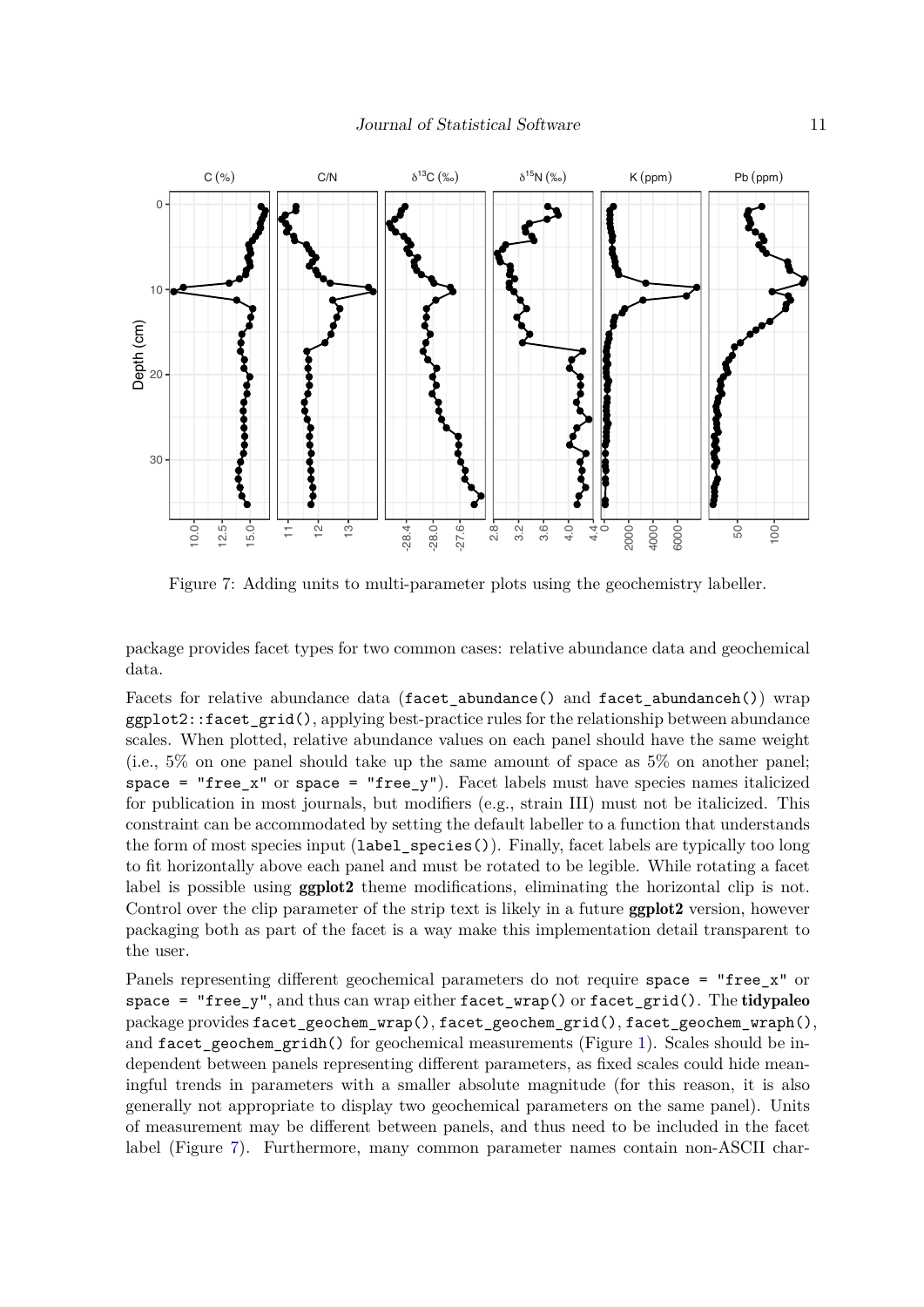acters that require R plotmath to display on all graphics devices. Both of these labeling constraints are practically difficult to achieve, so we include label\_geochem() as the default labeller to convert common ASCII representations of parameter names to parseable plotmath and provide an interface to specify measurement units. Finally, including many parameters on a vertically-oriented plot inevitably results in overlapping *x*-axis labels. Because of this, we also rotate *x*-axis labels by 90 degrees by default in facet\_geochem\_wraph() and facet geochem gridh().

```
R> kellys_geochem_plot +
    facet geochem_gridh(vars(param), units = c("C" = "\"', "C/N" = NA,+ "d13C" = "‰", "d15N" = "‰", "Pb" = "ppm", "K" = "ppm"))
```
While these facets could be implemented as subclasses of 'ggplot2::FacetGrid' and of 'ggplot2::FacetWrap', both relative abundance and concentration facets are instead implemented as wrappers around the ggplot2::facet\_grid() and ggplot2::facet\_wrap() functions that also add the appropriate scale and theme elements. These labellers, scales, and theme elements are also available as separate components should the user wish to use a different base facet type (e.g., from an extension package).

The facets included in the tidypaleo package do not solve the problem of paleoenvironmental diagrams that display more than one data type; however, the patchwork package provides syntax to align multiple **ggplot2** plots and assign common elements among them [\(Pedersen](#page-18-11) [2020\)](#page-18-11). Creating diagrams in this way imposes the constraint that plots with the same data type must be grouped. This constraint makes it easier to describe any differences in plot scales (e.g., for panels where a log scale is appropriate), and we do not think a more complex implementation of a facet would result in better diagrams or syntax.

#### **3.5. Theme elements**

This package includes theme\_paleo(), which is a minimally-modified version of the function  $ggplot2$ ::theme\_bw() that removes the grey background of panel labels. This reflects the look and feel of these diagrams created by other software. Elements of the abundance and geochemical facets are also available as theme modifiers, including rotated\_axis\_labels() and rotated\_facet\_labels().

# **3.6. Statistical helpers**

The definition of data used by **tidypaleo** is different than the type of data that is needed to compute common multivariate summaries such as ordinations and/or stratigraphicallyconstrained cluster analysis [\(Juggins](#page-17-6) [2020;](#page-17-6) [Grimm](#page-17-10) [1987\)](#page-17-10). To facilitate visualizing the results of these analyses, tidypaleo provides a framework for transforming one-row-per-measurement data into a data frame suitable for input to most multivariate summaries (generally one row per sample). The tidypaleo package exposes the most common analyses (principal components analysis (PCA) and **CONISS**) and transformation options with the nested  $*($  functions. The example below computes a PCA for each location in the data set using the nested\_data() and nested\_prcomp() functions.

```
R> keji_lakes_prcomp <- keji_lakes_plottable %>%
    group_by(location) %>%
```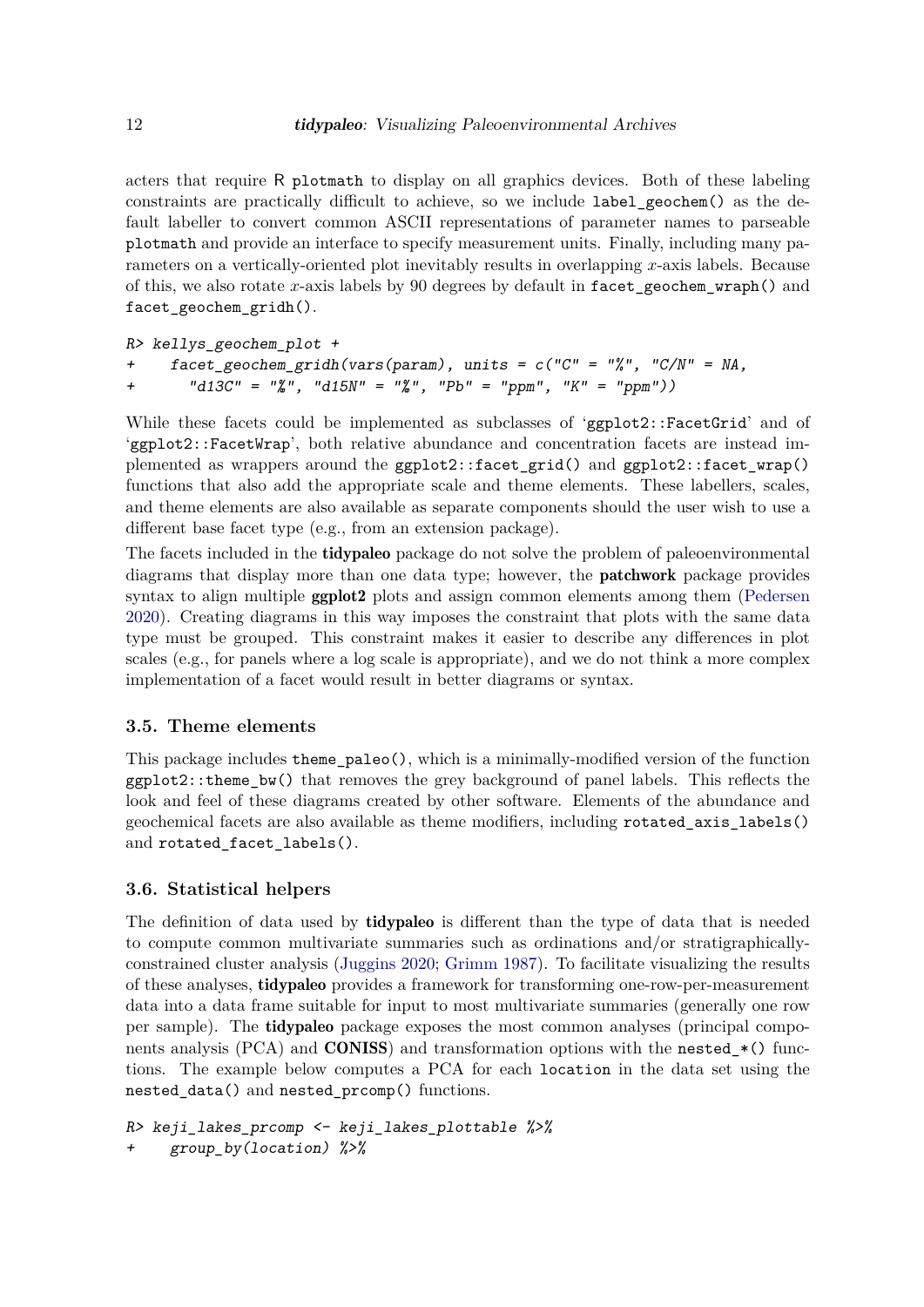```
+ nested_data(qualifiers = depth, key = taxon, value = rel_abund,
+ trans = sqrt) \frac{2}{3}
```

```
+ nested_prcomp()
```
The purpose of the nested\_data() function is to compute a data frame with one row per sample and one column per predictor, which is usually a geochemical parameter or taxon. The options provided by nested\_data() include (1) the transformation to apply to each column, (2) the filter to apply to the data, and (3) the selection criteria to apply to the data. Option (1) can be used to apply scaling appropriate for a specific statistical analysis (e.g., scale() for PCA); options (2) and (3) can be used to handle non-finite values resulting from parameter measurements on different samples. The keji\_lakes\_plottable data set does not contain any non-finite values and are on a common scale (relative abundance), but applying a squareroot transformation makes euclidean distance (preserved by PCA) a reasonable measure of dispersion between samples [\(Legendre and Birks](#page-18-12) [2012\)](#page-18-12).

A single data frame can be obtained from the result of a nested\_\*() function by calling unnested\_data() on one or more list-columns whose values contain nested data frames with the same number of rows. For example, the object returned by nested\_prcomp() has columns qualifiers and scores, both of which are aligned row wise (each contain one row per sample). The unnested\_data() function can combine these columns into a single data frame whose value is more useful.

```
R> keji_lakes_prcomp %>%
+ select(location, qualifiers, data, scores)
# A tibble: 2 x 4
 location qualifiers data scores
  <chr> <list> <list> <list> <list> <list> <list> <list> <list> <list> <list> <list> <list> <list> <list> <list> <list> <list> <list> <list> <list> <list> <list> <list> <list> <list> <list> <list> <list> <list> <list> <list>
1 Beaverskin Lake <tibble [17 x 2]> <tibble [17 x 6]> <tibble [17 x 6]>
2 Peskawa Lake <tibble [20 x 2]> <tibble [20 x 5]> <tibble [20 x 5]>
R> keji_lakes_prcomp %>%
     select(location, model, variance, loadings)
# A tibble: 2 x 4
 location model variance loadings
  <chr>
<br/>
<br/>
<br/>
<br/>
<list>
<list>
<list>
<list>
1 Beaverskin Lake <prcomp> <tibble [6 x 6]> <tibble [6 x 7]>
2 Peskawa Lake <prcomp> <tibble [5 x 6]> <tibble [5 x 6]>
R> keji_lakes_prcomp %>%
     unnested_data(qualifiers, scores)
# A tibble: 37 x 9
   location depth row_number PC1 PC2 PC3 PC4 PC5
   <chr> <dbl> <int> <dbl> <dbl> <dbl> <dbl> <dbl>
 1 Beaverskin Lake 0.125 1 -3.06 1.64 -0.775 0.0215 0.497
```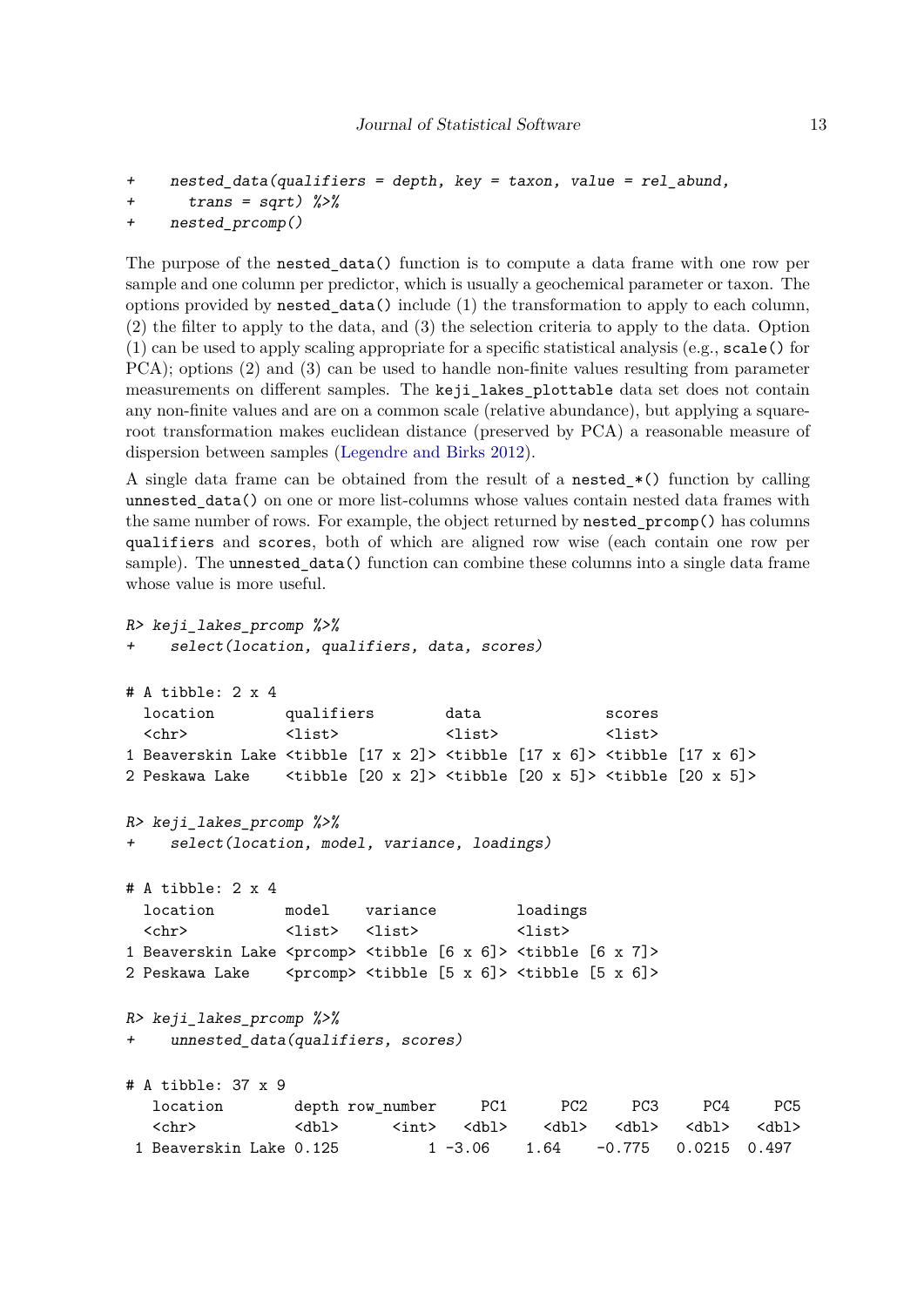| 2 Beaverskin Lake 0.375                                    |  |    | $2 - 2.36$      | 1.51                         | $0.0229$ $0.615$ $-0.188$         |  |
|------------------------------------------------------------|--|----|-----------------|------------------------------|-----------------------------------|--|
| 3 Beaverskin Lake 0.825                                    |  |    | $3 - 2.67$      | $-0.131$                     | $0.704 - 0.467 0.330$             |  |
| 4 Beaverskin Lake 2.12                                     |  |    | $4 - 3.03$      | -0.165                       | $0.440 -0.134 -0.0538$            |  |
| 5 Beaverskin Lake 3.12                                     |  |    | $5 - 2.08$      | $-0.370$                     | $-0.333$ 0.0801 $-0.393$          |  |
| 6 Beaverskin Lake 4.12                                     |  |    | $6 - 1.29$      | 0.00973 -0.498 -0.614 -0.544 |                                   |  |
| 7 Beaverskin Lake 5.38                                     |  |    | 7 -0.578 -0.966 |                              | $0.190 \qquad 0.455 \qquad 0.218$ |  |
| 8 Beaverskin Lake 6.38                                     |  |    |                 | 8 0.0574 -0.832 0.476        | $0.363 - 0.124$                   |  |
| 9 Beaverskin Lake 7.62                                     |  |    |                 | $9$ 0.343 -0.766 0.295       | $-0.0171$ 0.254                   |  |
| 10 Beaverskin Lake 9.12                                    |  | 10 | $0.819 - 0.828$ |                              | $-0.142$ $0.322$ $-0.319$         |  |
| #  with 27 more rows, and 1 more variable: PC6 <dbl></dbl> |  |    |                 |                              |                                   |  |

Whereas experienced users may prefer to use their existing knowledge of data frame manipulation to fit one or more ordinations and/or cluster analyses to their data, new users may prefer the nested\_data(), nested\_prcomp(), and nested\_chlust() functions. These functions are designed to produce reasonable results for common analyses in most situations; however, as analyses become more specialized and users become more familiar with data frame manipulation, we expect that users will transition to more generic approaches.

# **4. Example**

A motivating example for the development of this package was the ability to create stratigraphic diagrams of multiple archives with statistical summaries. For relative abundance data, it is common to plot the results of an ordination and a cluster analysis alongside the raw data. For this example, we will use diatom count data from lakes in Kejimkujik National Park, Nova Scotia, Canada sourced from the Neotoma paleoecological database [\(Goring](#page-17-11) *et al.* [2015;](#page-17-11) [Ginn, Cumming, and Smol](#page-17-12) [2007\)](#page-17-12).

The stratigraphic diagram for these lakes is an example where exaggerated geometries are useful: while common scales for the same taxa between lakes correctly communicates the difference in magnitude, relative trends are difficult to assess for some taxa without the exaggerated geometry (geom\_areah\_exaggerate()). Relative abundance scales with comparable size across panels are added via facet\_abundanceh(), which also correctly labels taxa with a rotated facet label.

```
R> keji_plot <- ggplot(keji_lakes_plottable, aes(x = rel_abund, y = depth)) +
+ geom_areah_exaggerate(exaggerate_x = 5, alpha = 0.2) +
+ geom_areah() +
    + scale_y_reverse() +
+ facet_abundanceh(vars(taxon), grouping = vars(location),
+ scales = "free") +
+ labs(x = "Relative abundance (\%)", y = "Depth (cm)")
```
Using nested data() and nested chclust coniss(), it is possible to calculate a cluster analysis for both lakes. Here we use a square-root transformation such that the euclidean distance measure used by default in nested\_chclust\_coniss() is useful [\(Legendre and Birks](#page-18-12) [2012\)](#page-18-12).

One measure of the quality of a stratigraphically-constrained cluster analysis is a brokenstick analysis to obtain the number of statistically plausible groups [\(Bennett](#page-16-0) [1996\)](#page-16-0).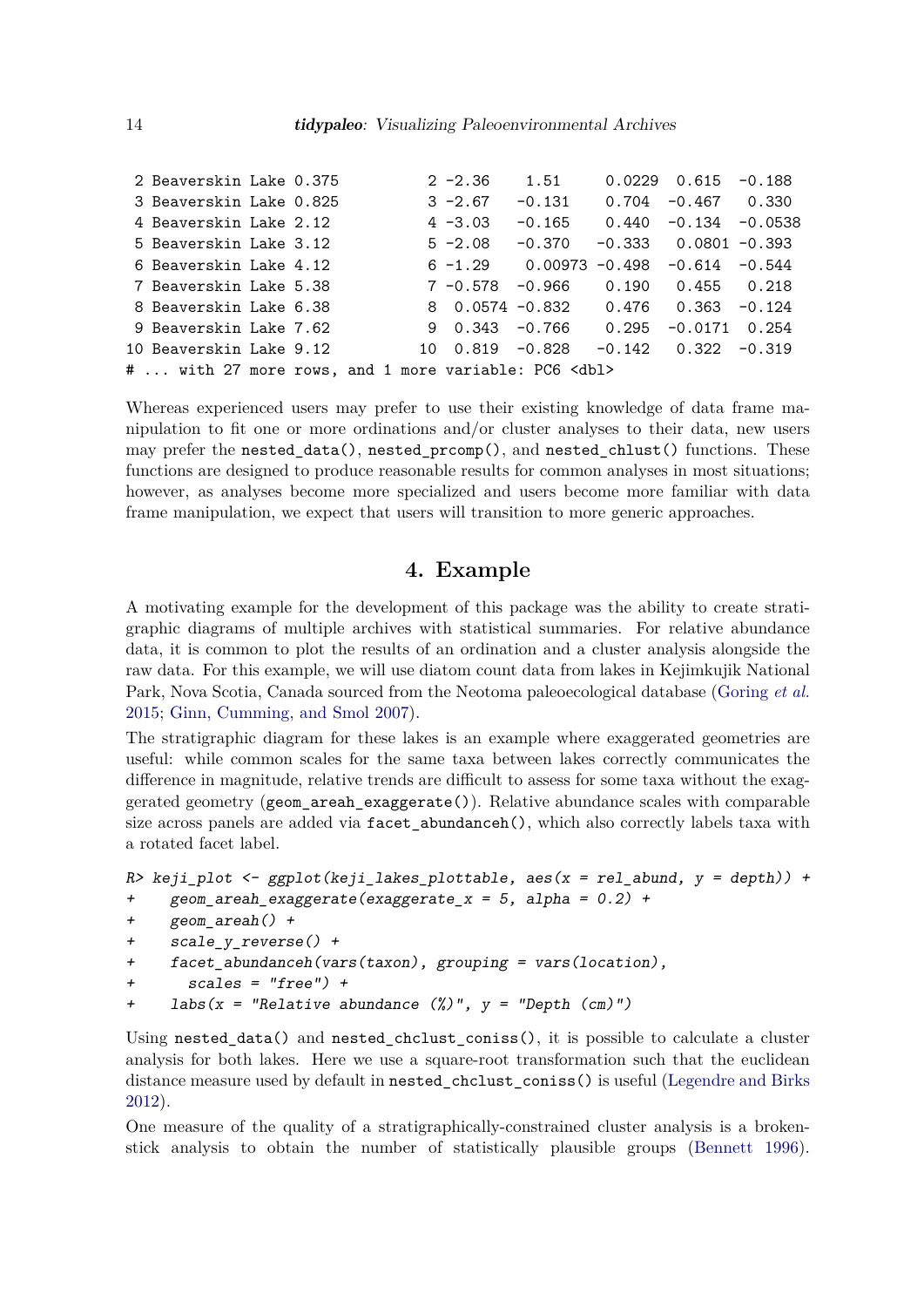These results can be obtained by unnesting the broken\_stick column in the result of nested coniss chclust(). For both cores, the cluster analysis identified 3 groups whose dispersion was more than would be expected from a cluster analysis of a random shuffle of the samples.

```
R> keji_coniss %>%
```

```
+ unnested_data(broken_stick) %>%
```
- + group\_by(location) %>%
- + slice(1:4)

|   | # A tibble: $8 \times 4$ |                              |      |                                             |
|---|--------------------------|------------------------------|------|---------------------------------------------|
| # | Groups: location [2]     |                              |      |                                             |
|   | location                 |                              |      | n_groups dispersion broken_stick_dispersion |
|   | $\langle chr \rangle$    | $\langle \text{int} \rangle$ | db1> | db1                                         |
|   | 1 Beaverskin Lake        | 2                            | 9.27 | 5.29                                        |
|   | 2 Beaverskin Lake        | 3                            | 3.24 | 3.72                                        |
|   | 3 Beaverskin Lake        | 4                            | 1.53 | 2.94                                        |
|   | 4 Beaverskin Lake        | 5                            | 2.17 | 2.42                                        |
|   | 5 Peskawa Lake           | 2                            | 14.4 | 6.26                                        |
|   | 6 Peskawa Lake           | 3                            | 4.59 | 4.50                                        |
|   | 7 Peskawa Lake           | 4                            | 3.27 | 3.61                                        |
|   | 8 Peskawa Lake           | 5                            | 2.38 | 3.03                                        |
|   |                          |                              |      |                                             |

The dendrogram associated with these cluster analyses can be added to a plot using function layer dendrogram(). Because the scale of the dendrogram is not in relative abundance, a separate plot is needed

```
R> dendro_plot <- ggplot() ++ layer_dendrogram(keji_coniss, aes(y = depth), label = "CONISS") +
+ scale_y_reverse() +
+ facet_grid(vars(location), vars(label), scales = "free_y") +
+ labs(y = NULL, x = "Dispersion")
```
These plots can be combined using patchwork::wrap\_plots(), resulting in the finished stratigraphic plot (Figure [8\)](#page-15-0). In this case we have chosen to align the relative abundance scales to communicate trend between cores at the expense of trend within each core being less clear for some taxa. The patchwork::wrap\_plots() function can also be used to stack stratigraphic diagrams without aligning the relative abundance scales between cores.

```
R> wrap_plots(
+ keji_plot +
+ theme(strip.background = element_blank(),
+ strip.text.y = element_blank()),
+ dendro_plot +
+ theme(axis.text.y.left = element_blank(),
+ axis.ticks.y.left = element_blank()) +
+ \text{labels}(y = \text{NULL}),+ nrow = 1,
+ widths = c(6, 1)
```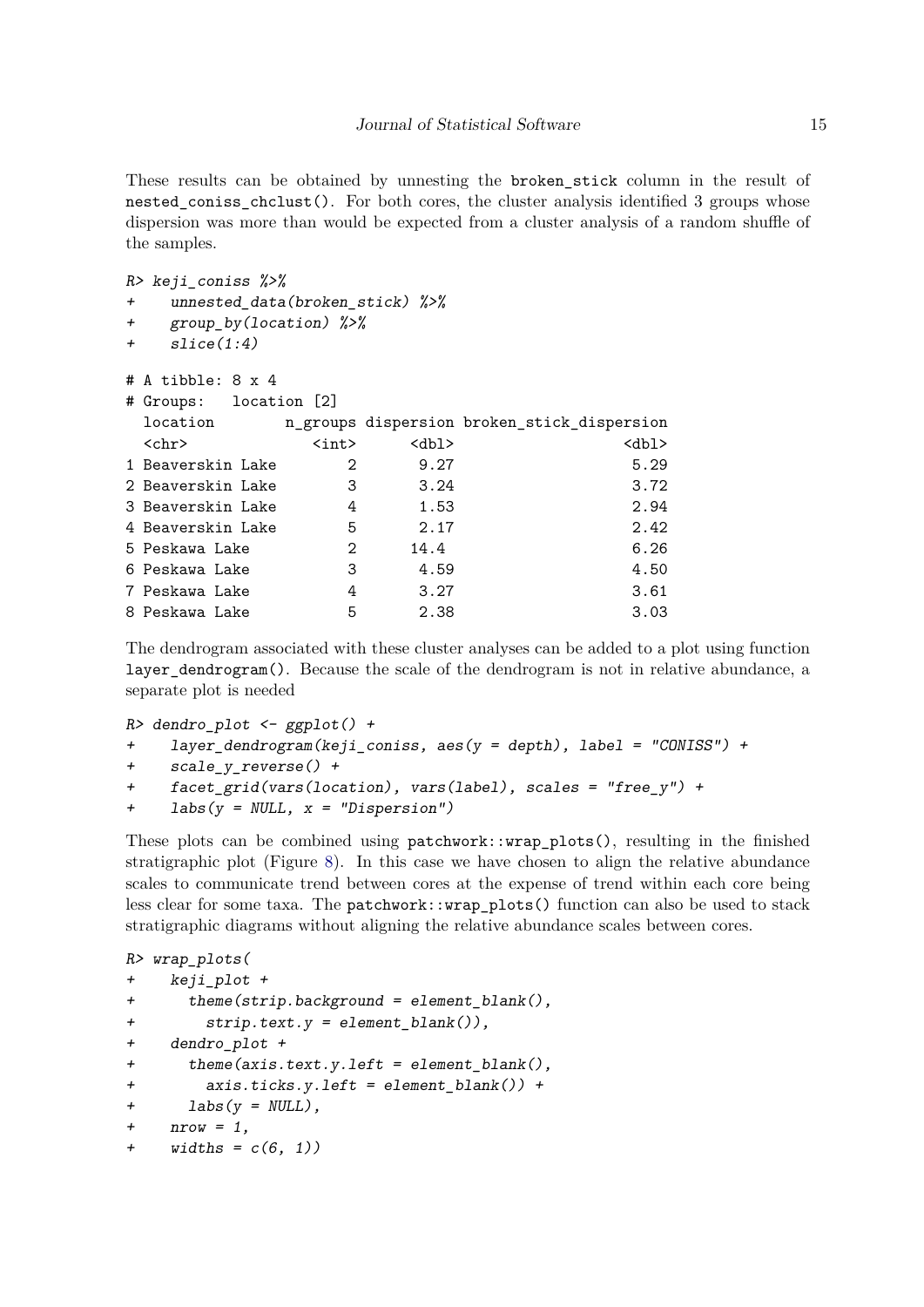

<span id="page-15-0"></span>Figure 8: Relative abundances and cluster analysis of microfossil diatom relative abundance from two lakes in Kejimkujik National Park, Nova Scotia, Canada.

# **5. Discussion**

Several programs are available that are capable of producing paleoenvironmental diagrams of the type produced by this package. In R, the analogue and rioja packages have functions that specifically produce stratigraphic diagrams [\(Simpson](#page-18-5) [2007;](#page-18-5) [Juggins](#page-17-6) [2020\)](#page-17-6). Functions in both these packages require data with parameters as columns and use dozens of arguments to a single function to control the various options for display. This makes the functions highly useful for specific types of data, but limit the ease with which multiple plots can be aligned and the ease with which error can be communicated.

Several desktop applications are also commonly used to create paleoenvironmental diagrams, including Tilla\*Graph [\(Grimm](#page-17-4) [2016\)](#page-17-4) and C2 [\(Juggins](#page-17-5) [2011\)](#page-17-5). Tilla\*Graph creates graphics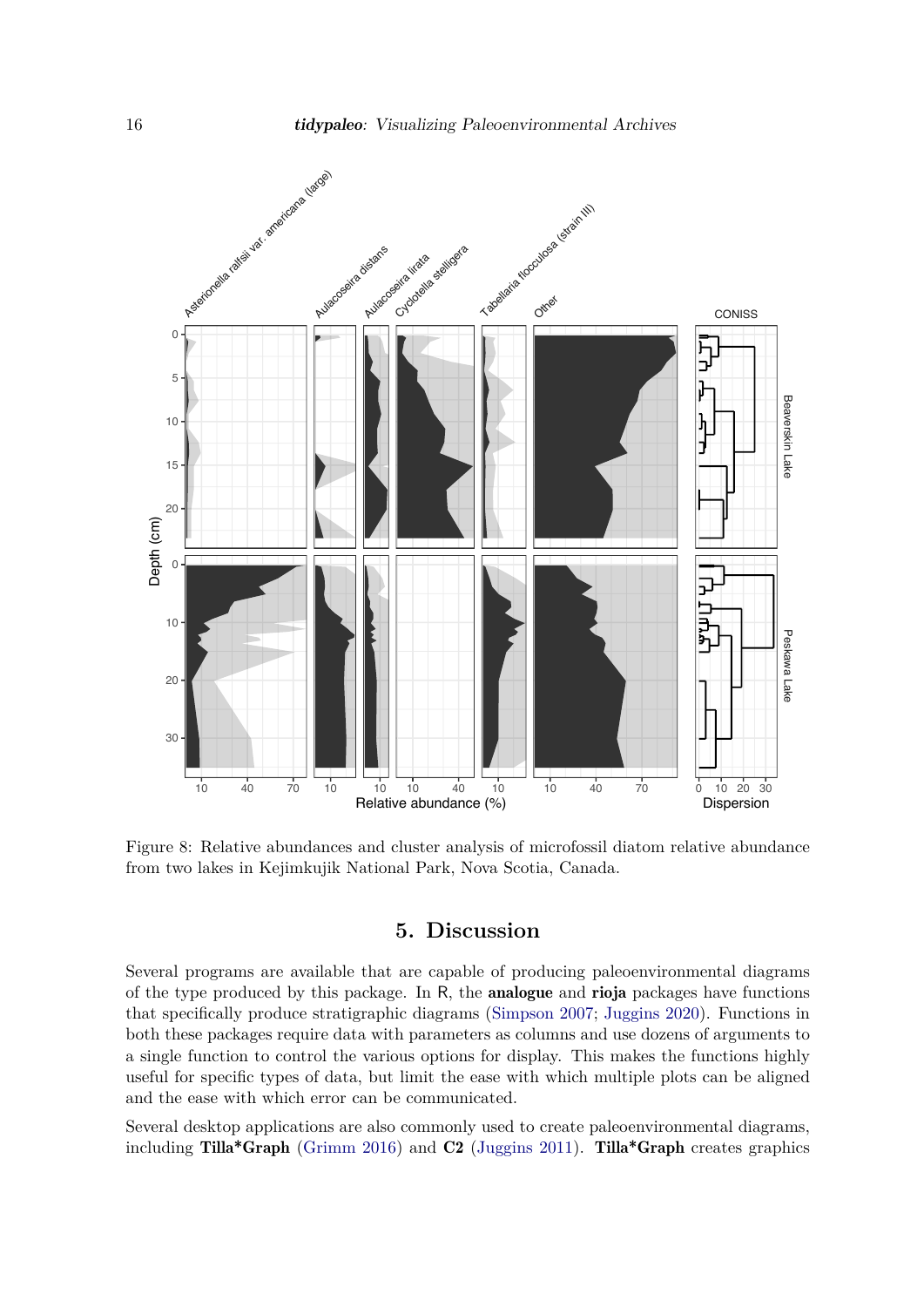that are highly customizable, and the program includes the ability to visualize core lithology in addition to plots of multiple parameters. C2 also creates graphics that are highly customizable, and the program includes the ability to use two y-axes next to each other to clearly communicate possible changes to the sedimentation rate. Both programs share the disadvantages of many desktop applications, notably, these applications are only available for Windows, and the need for point-and-click edits introduces non-reproducibility if the figure data must be updated.

The tidypaleo package has attempted to build on the best from each of these software packages: functions from analogue and rioja produce excellent reproducible representations of relative abundance data and include the ability to visualize hierarchical clusters as zones or dendrograms as part of the visualization. Tilla\*Graph and C2 produce visually appealing diagrams and have interfaces that are well-suited to a non-technical audience. While tidypaleo does require coding to make a publishable diagram, there are a large number of resources from which users can draw to learn **ggplot2** [\(Wickham and Grolemund](#page-18-13) [2017;](#page-18-13) [Wickham](#page-18-6) [2016;](#page-18-6) [Healy](#page-17-13) [2018\)](#page-17-13). We think this also benefits users, who can re-use ggplot2 concepts from tidypaleo to create high-quality diagrams in other disciplines.

# **6. Conclusions**

The tidypaleo package is an extension of ggplot2 for R statistical software that provides a number of reusable components for visualizing paleoenvironmental data [\(Wickham](#page-18-6) [2016;](#page-18-6) R [Core Team](#page-18-4) [2021\)](#page-18-4). These components are based on a data structure in the form of one row per measurement, which allows existing concepts in ggplot2 and the Grammar of Graphics [\(Wilkinson](#page-18-7) [2005\)](#page-18-7) to be used to create high-quality paleoenvironmental diagrams. It is our hope that this software will increase the reproducibility of figures included in paleoenvironmental publications, and demonstrate best practices for creating a minimal discipline-specific wrapper around the ggplot2 package.

# **Acknowledgments**

We would like to acknowledge the core developer team of the **ggplot2** package, including Hadley Wickham, Thomas Lin Pedersen, Claus Wilke, Kara Woo, and Hiroaki Yutani, for their tireless work maintaining the package and implementing the features that we build upon in tidypaleo. This work was funded by the Natural Sciences and Engineering Research Council of Canada (NSERC) postgraduate scholarship program (D.W. Dunnington), the NSERC Halifax Water Industrial Research Chair program (G.A. Gagnon, NSERC Grant No. IRCPJ: 349838-16), and the CBRM Water Utility (J. Kurek, I. Spooner). We would like to thank Anthony Mazzocca (CBRM Water Utility) for sharing his knowledge of Kellys Lake and for his assistance in the field.

## **References**

<span id="page-16-0"></span>Bennett KD (1996). "Determination of the Number of Zones in a Biostratigraphical Sequence." *New Phytologist*, **132**(1), 155–170. [doi:10.1111/j.1469-8137.1996.tb04521.x](https://doi.org/10.1111/j.1469-8137.1996.tb04521.x).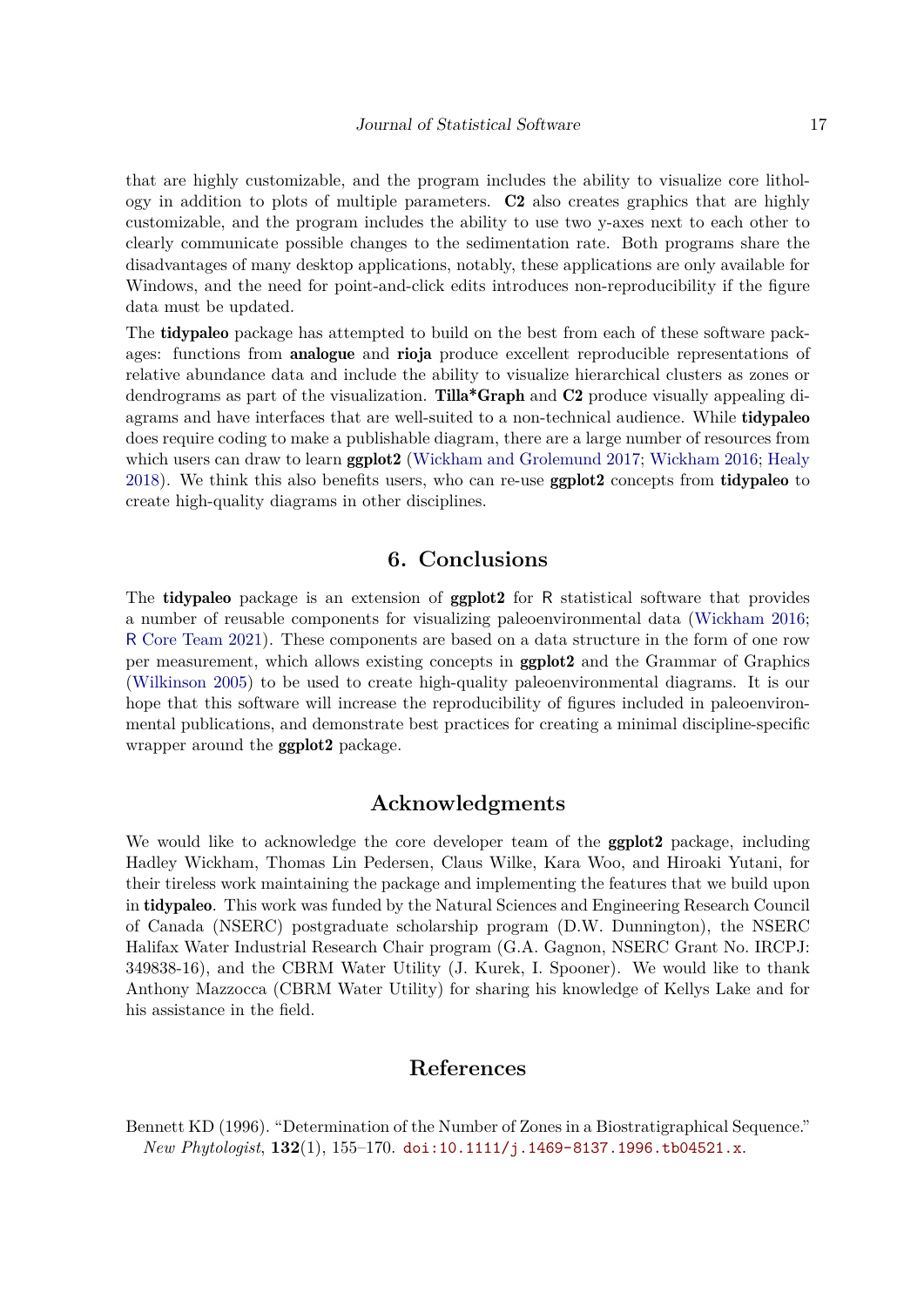- <span id="page-17-1"></span>Charles DF, Binford MW, Furlong ET, Hites RA, Mitchell MJ, Norton SA, Oldfield F, Paterson MJ, Smol JP, Uutala AJ (1990). "Paleoecological Investigation of Recent Lake Acidification in the Adirondack Mountains, NY." *Journal of Paleolimnology*, **3**(3), 195– 241. [doi:10.1007/bf00219459](https://doi.org/10.1007/bf00219459).
- <span id="page-17-0"></span>Cohen AS (2003). *Paleolimnology : The History and Evolution of Lake Systems*. Oxford University Press, Oxford.
- <span id="page-17-7"></span>Dunnington DW (2022). tidypaleo*: Tidy Tools for Paleoenvironmental Archives*. R package version 0.1.2, URL <https://CRAN.R-project.org/package=tidypaleo>.
- <span id="page-17-2"></span>Dunnington DW, Roberts S, Norton SA, Spooner IS, Kurek J, Kirk JL, Muir DCG, White CE, Gagnon GA (2020). "The Distribution and Transport of Lead over Two Centuries as Recorded by Lake Sediments from Northeastern North America." *Science of the Total Environment*, **737**, 140212. [doi:10.1016/j.scitotenv.2020.140212](https://doi.org/10.1016/j.scitotenv.2020.140212).
- <span id="page-17-3"></span>Dunnington DW, Spooner IS (2018). "Using a Linked Table-Based Structure to Encode Self-Describing Multiparameter Spatiotemporal Data." *FACETS*, **3**(1), 326–337. [doi:](https://doi.org/10.1139/facets-2017-0026) [10.1139/facets-2017-0026](https://doi.org/10.1139/facets-2017-0026).
- <span id="page-17-12"></span>Ginn BK, Cumming BF, Smol JP (2007). "Long-Term Lake Acidification Trends in Highand Low-Sulphate Deposition Regions from Nova Scotia, Canada." *Hydrobiologia*, **586**(1), 261–275. [doi:10.1007/s10750-007-0644-3](https://doi.org/10.1007/s10750-007-0644-3).
- <span id="page-17-11"></span>Goring S, Dawson A, Simpson G, Ram K, Graham R, Grimm E, Williams J (2015). "Neotoma: A Programmatic Interface to the Neotoma Paleoecological Database." *Open Quaternary*, **1**(1), Art. 2. [doi:10.5334/oq.ab](https://doi.org/10.5334/oq.ab).
- <span id="page-17-4"></span>Grimm E  $(2016)$ . Tilia\*Graph. Version 2.6.1, URL <https://www.tiliait.com/>.
- <span id="page-17-10"></span>Grimm EC (1987). "CONISS: A Fortran 77 Program for Stratigraphically Constrained Cluster Analysis by the Method of Incremental Sum of Squares." *Computers & Geosciences*, **13**(1), 13–35. [doi:10.1016/0098-3004\(87\)90022-7](https://doi.org/10.1016/0098-3004(87)90022-7).
- <span id="page-17-13"></span>Healy K (2018). *Data Visualization: A Practical Introduction*. Princeton University Press, Princeton. [doi:10.23943/princeton/9780691181141.003.0003](https://doi.org/10.23943/princeton/9780691181141.003.0003).
- <span id="page-17-9"></span>Henry L, Wickham H, Chang W (2020). ggstance*: Horizontal* ggplot2 *Components*. R package version 0.3.5, URL <https://CRAN.R-project.org/package=ggstance>.
- <span id="page-17-5"></span>Juggins S (2011). C2. Version 1.7.7, URL [https://www.staff.ncl.ac.uk/stephen.](https://www.staff.ncl.ac.uk/stephen.juggins/software/C2Home.htm) [juggins/software/C2Home.htm](https://www.staff.ncl.ac.uk/stephen.juggins/software/C2Home.htm).
- <span id="page-17-6"></span>Juggins S (2020). rioja*: Analysis of Quaternary Science Data*. R package version 0.9-26, URL <https://CRAN.R-project.org/package=rioja>.
- <span id="page-17-8"></span>Juggins S, Telford RJ (2012). "Exploratory Data Analysis and Data Display." In HJB Birks, AF Lotter, S Juggins, JP Smol (eds.), *Tracking Environmental Change Using Lake Sediments*, volume 5, pp. 123–141. Springer-Verlag, Dordrecht. [doi:10.1007/](https://doi.org/10.1007/978-94-007-2745-8_5) [978-94-007-2745-8\\_5](https://doi.org/10.1007/978-94-007-2745-8_5).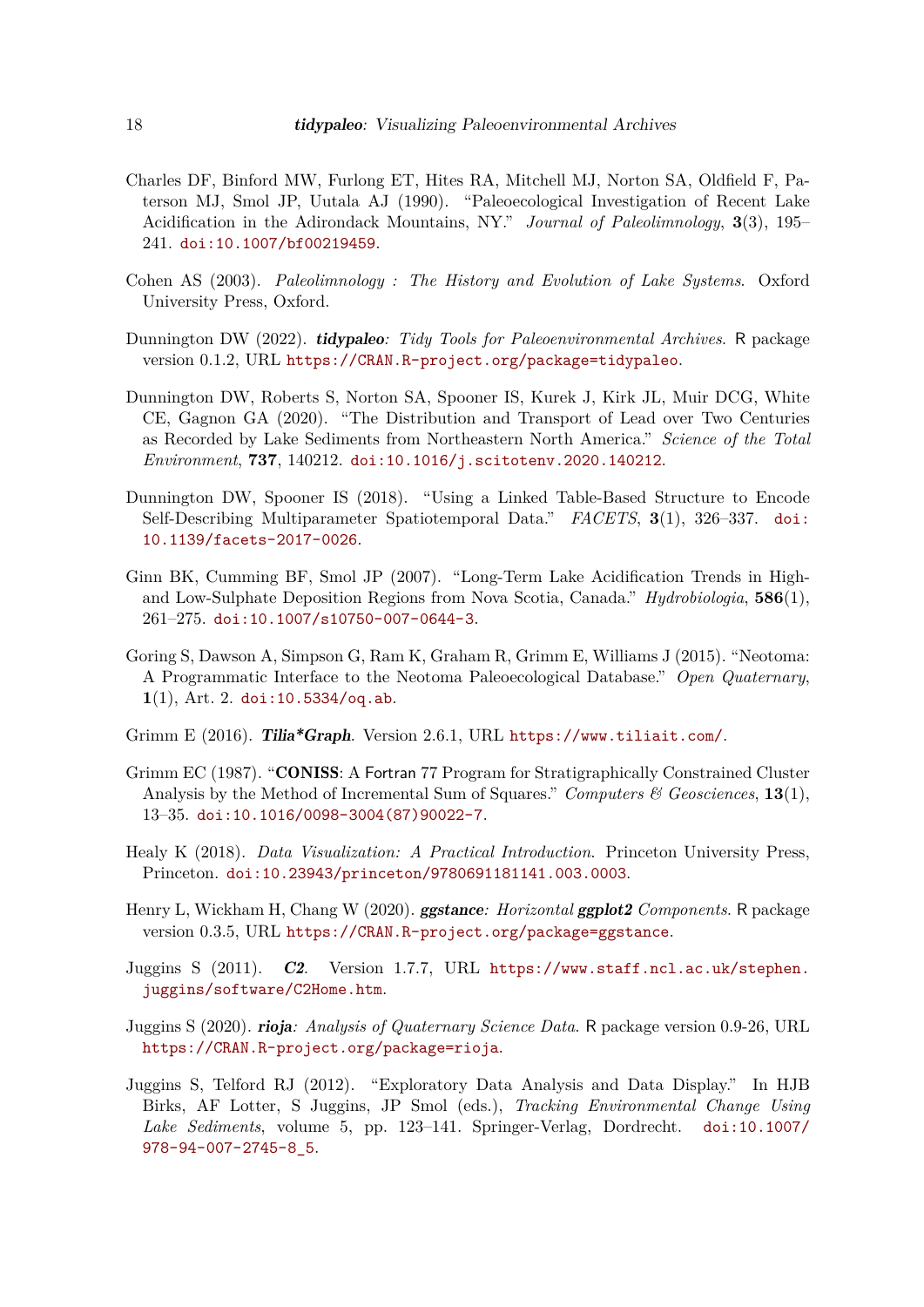- <span id="page-18-12"></span>Legendre P, Birks HJB (2012). "From Classical to Canonical Ordination." In HJB Birks, AF Lotter, S Juggins, JP Smol (eds.), *Tracking Environmental Change Using Lake Sediments*, volume 5, pp. 201–248. Springer-Verlag, Dordrecht. [doi:10.1007/](https://doi.org/10.1007/978-94-007-2745-8_8) [978-94-007-2745-8\\_8](https://doi.org/10.1007/978-94-007-2745-8_8).
- <span id="page-18-11"></span>Pedersen TL (2020). patchwork*: The Composer of Plots*. R package version 1.1.1, URL <https://github.com/thomasp85/patchwork>.
- <span id="page-18-4"></span>R Core Team (2021). R*: A Language and Environment for Statistical Computing*. R Foundation for Statistical Computing, Vienna. URL <https://www.R-project.org/>.
- <span id="page-18-5"></span>Simpson GL (2007). "Analogue Methods in Palaeoecology: Using the analogue Package." *Journal of Statistical Software*, **22**(2), 1–29. [doi:10.18637/jss.v022.i02](https://doi.org/10.18637/jss.v022.i02).
- <span id="page-18-0"></span>Smol JP (2009). *Pollution of Lakes and Rivers: A Paleoenvironmental Perspective*. John Wiley & Sons, New York.
- <span id="page-18-1"></span>Smol JP (2010). "The Power of the Past: Using Sediments to Track the Effects of Multiple Stressors on Lake Ecosystems." *Freshwater Biology*, **55**, 43–59. [doi:10.1111/j.](https://doi.org/10.1111/j.1365-2427.2009.02373.x) [1365-2427.2009.02373.x](https://doi.org/10.1111/j.1365-2427.2009.02373.x).
- <span id="page-18-3"></span>Vincent JH, Cwynar LC (2016). "A Temperature Reversal within the Rapid Younger Dryas-Holocene Warming in the North Atlantic?" *Quaternary Science Reviews*, **153**, 199–207. [doi:10.1016/j.quascirev.2016.10.005](https://doi.org/10.1016/j.quascirev.2016.10.005).
- <span id="page-18-8"></span>Wickham H (2014). "Tidy Data." *Journal of Statistical Software*, **59**(10). [doi:10.18637/](https://doi.org/10.18637/jss.v059.i10) [jss.v059.i10](https://doi.org/10.18637/jss.v059.i10).
- <span id="page-18-6"></span>Wickham H (2016). ggplot2*: Elegant Graphics for Data Analysis*. Springer-Verlag, New York.
- <span id="page-18-10"></span>Wickham H (2021). tidyr*: Tidy Messy Data*. R package version 1.1.4, URL [https://CRAN.](https://CRAN.R-project.org/package=tidyr) [R-project.org/package=tidyr](https://CRAN.R-project.org/package=tidyr).
- <span id="page-18-9"></span>Wickham H, Bryan J (2019). readxl*: Read Excel Files*. R package version 1.3.1, URL <https://CRAN.R-project.org/package=readxl>.
- <span id="page-18-13"></span>Wickham H, Grolemund G (2017). R *for Data Science: Import, Tidy, Transform, Visualize, and Model Data*. O'Reilly Media, Sebastopol.
- <span id="page-18-7"></span>Wilkinson L (2005). *The Grammar of Graphics*. Statistics and Computing. Springer-Verlag, New York.
- <span id="page-18-2"></span>Williams JW, Grimm EC, Blois JL, Charles DF, Davis EB, Goring SJ, Graham RW, Smith AJ, Anderson M, Arroyo-Cabrales J, Ashworth AC, Betancourt JL, Bills BW, Booth RK, Buckland PI, Curry BB, Giesecke T, Jackson ST, Latorre C, Nichols J, Purdum T, Roth RE, Stryker M, Takahara H (2018). "The Neotoma Paleoecology Database, a Multiproxy, International, Community-Curated Data Resource." *Quaternary Research*, **89**(1), 156–177. [doi:10.1017/qua.2017.105](https://doi.org/10.1017/qua.2017.105).